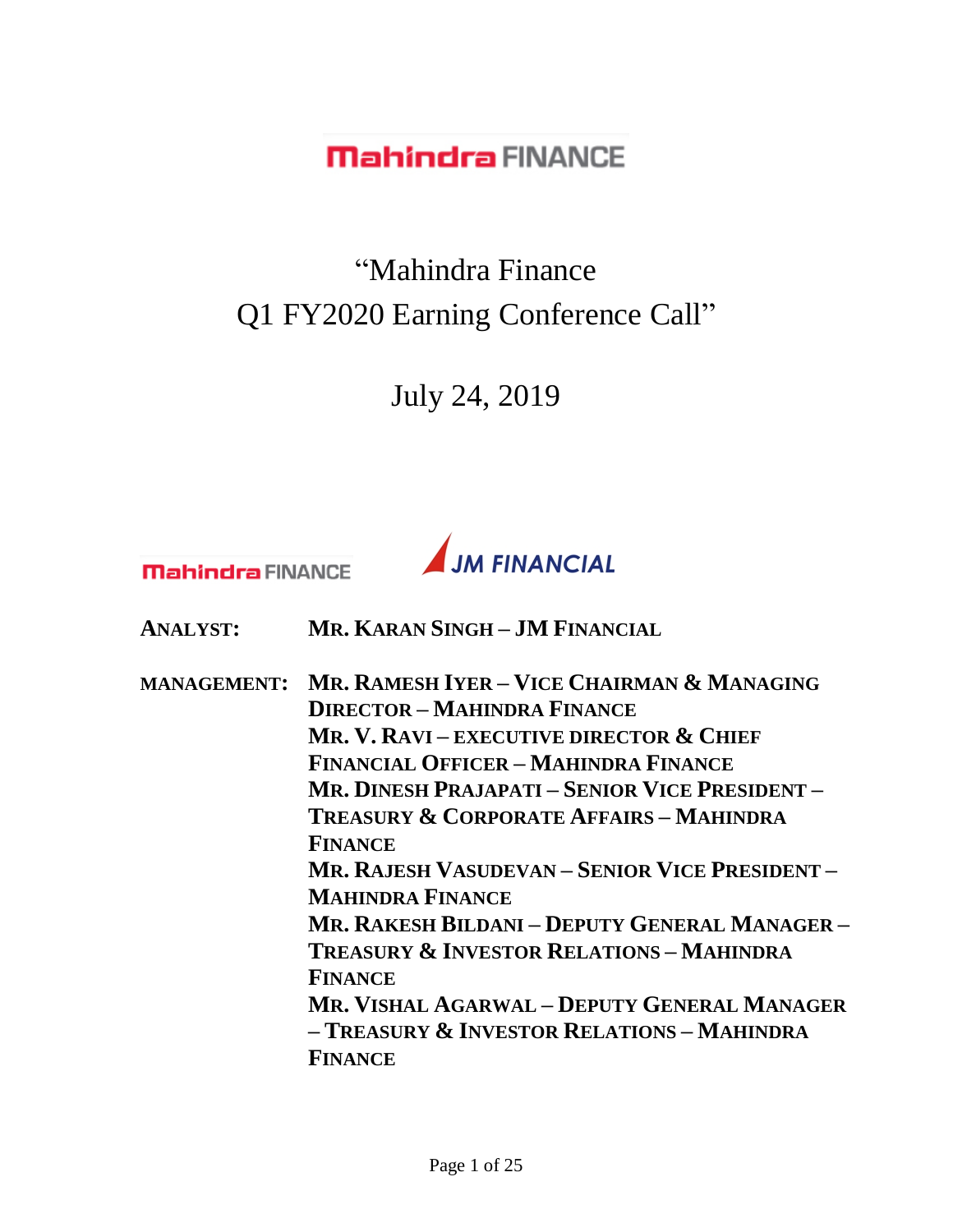- **Moderator:** Ladies and gentlemen, good day and welcome to the Mahindra Finance Q1 FY2020 Earning Conference Call hosted by JM Financial Institutional Securities Limited. As a reminder, all participant lines will be in the listen-only mode and there will be an opportunity for you to ask questions after the presentation concludes. Should you need assistance during the conference call, please signal an operator by pressing "\*" then "0" on your touchtone phone. Please note that this conference is being recorded. I now hand the conference over to Mr. Karan Singh from JM Financial. Thank you and over to you Sir!
- **Karan Singh:** Thank you. Good morning everybody and welcome to Mahindra & Mahindra Financial Services earnings call to discuss the Q1 FY2020 results. To discuss the results, we have on the call Mr. Ramesh Iyer who is Vice Chairman and Managing Director, Mr. Ravi who is ED and CFO, Mr. Dinesh Prajapati, Senior Vice President, Treasury & Corporate Affairs, Mr. Rakesh Bildani, Deputy GM, Treasury and Investor Relations, and Mr. Vishal Agarwal, Deputy GM, Treasury and Investor Relations. May I request Mr. Iyer to take us through the financial highlights subsequent to which we can open the floor for Q&A session. Over to you, Sir!
- **Ramesh Iyer:** Good morning. Thank you for joining the call. Unlike every year where I spend less time explaining the accounts, but I think this time, I would put in a little more effort to explain what these numbers are. And Karan, just to correct you, instead of highlight it maybe good to call it a lowlight on the NPA to explain because that will then put to rest the confusion that must have arisen out of the high provision that we have.

Just to kind of recap, the Mahindra Finance business model historically has always been that post the March quarter, we do see increase in NPA in the first and second quarter, and as the cash flow starts flowing in, the third and fourth quarter sees the correction. Even the very recent year gone by, if you look at, we started the year at somewhere 9.4% as an NPA and closed the year at 5.6%. Even in the April call, we had made a mention of will 5.6% remain there and we had said that it is likely to move closer to 7% or so. And we are not surprised that the NPAs moved in that direction. But yes, what else has happened for the provision to remain at this elevated level requires an explanation.

Under the Ind AS, the ECL method of accounting, anything that comes into NPA, we are required to make the expected loss provision upfront. We do not take into the benefit of the period of the contract or the seasonality, etc. And therefore, the increase in NPA between March and June has got fully provided in this quarter.

Now look at an example of let us say that all these contracts are the customers which are not currently NPL, remain in NPL through the year, we will not require to make any provision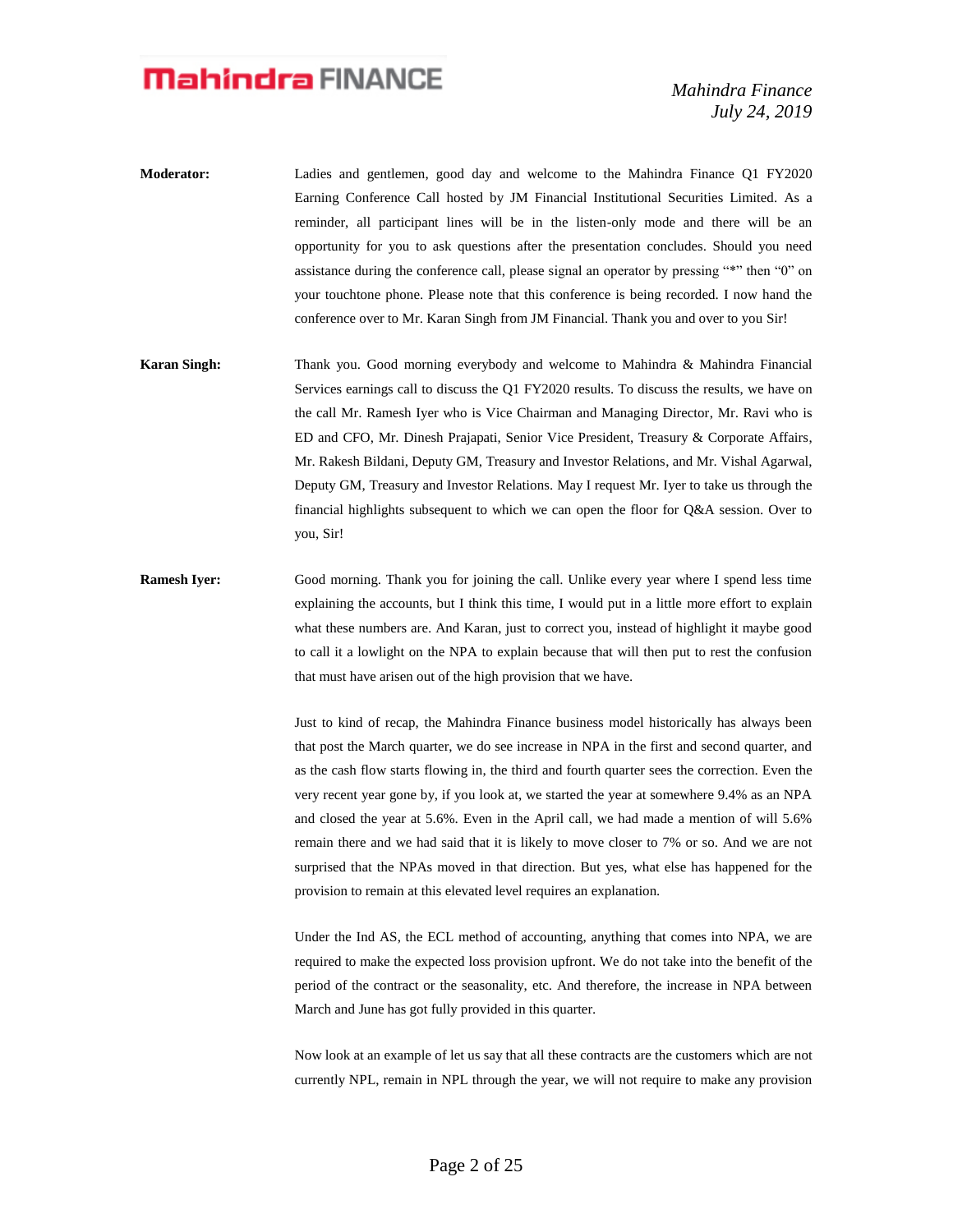on those contracts for the next nine months. So in a way, to look at it is that the provision required on these customers for the year has all got provided upfront.

Now in order to arrive at the modeling, one way to look at it is to say that if through the year, the income is going to grow at certain level, the cost is going to go in one direction. And if this is the provision which is already made fully provided for, then where does the profit end up? You will see we will catch up for the year.

Now clearly, these are not the only customers or contract that we have in the book. Therefore, there will be some who will come in as an NPA going forward and some who will go out as an NPA going forward. Now will 7.4% therefore like last year, 9%, or 9.4% became 5.6%? Do we expect that the 7.4% will proportionately therefore come down in the same manner? May not be but we do definitely expect that the last 2 quarters, as we always expected, the cash flows remain buoyant. We will definitely see downward improvement to the gross NPA of these customers.

It also therefore will largely depend on how does the book grow in order to look at how the gross NPA looks like on a grown book. But clearly, we are very comfortable and confident to make this comment, that on these contracts, which are now in NPA, we will not be required to make any additional provision in the next nine months, looking at the modeling of the ECL that has gone into. This means that if there are write-offs that happened from for these customers, only line item change will happen. Something will come as a write-off and it will reduce the provision to that extent, unless we see that their value of the asset that we dispose of is substantially lower in realization value as compared to the estimated loss that we have made. But the estimation that we have made is based on substantial data and the experience of the past. And we do not therefore expect that there will be a big difference even to the loss pool, if we were to make a provision for the losses and reduce it from the provision.

Therefore it is extremely, extremely important to understand that while we have registered a good growth in our asset, while we have maintained our net interest margins at around 7.6%, there is a slight dip over what it was as of March 31, 2019. But that will also again catch up because two things that happened here is, one, it is a product mix change; and the second is the little elevated cost of fund. And we are definitely seeing the reducing trend in the cost of money as well. And therefore, if the product mix remains the same, we do not see that we will miss out on the gross spread levels.

When it comes to the overheads to assets, also, there has been a slight increase. But I think there are certain one-timers, which have come into the overheads that we have provided for. And maybe at a later stage, that would be a question where we would put in an explanation more clearly on this.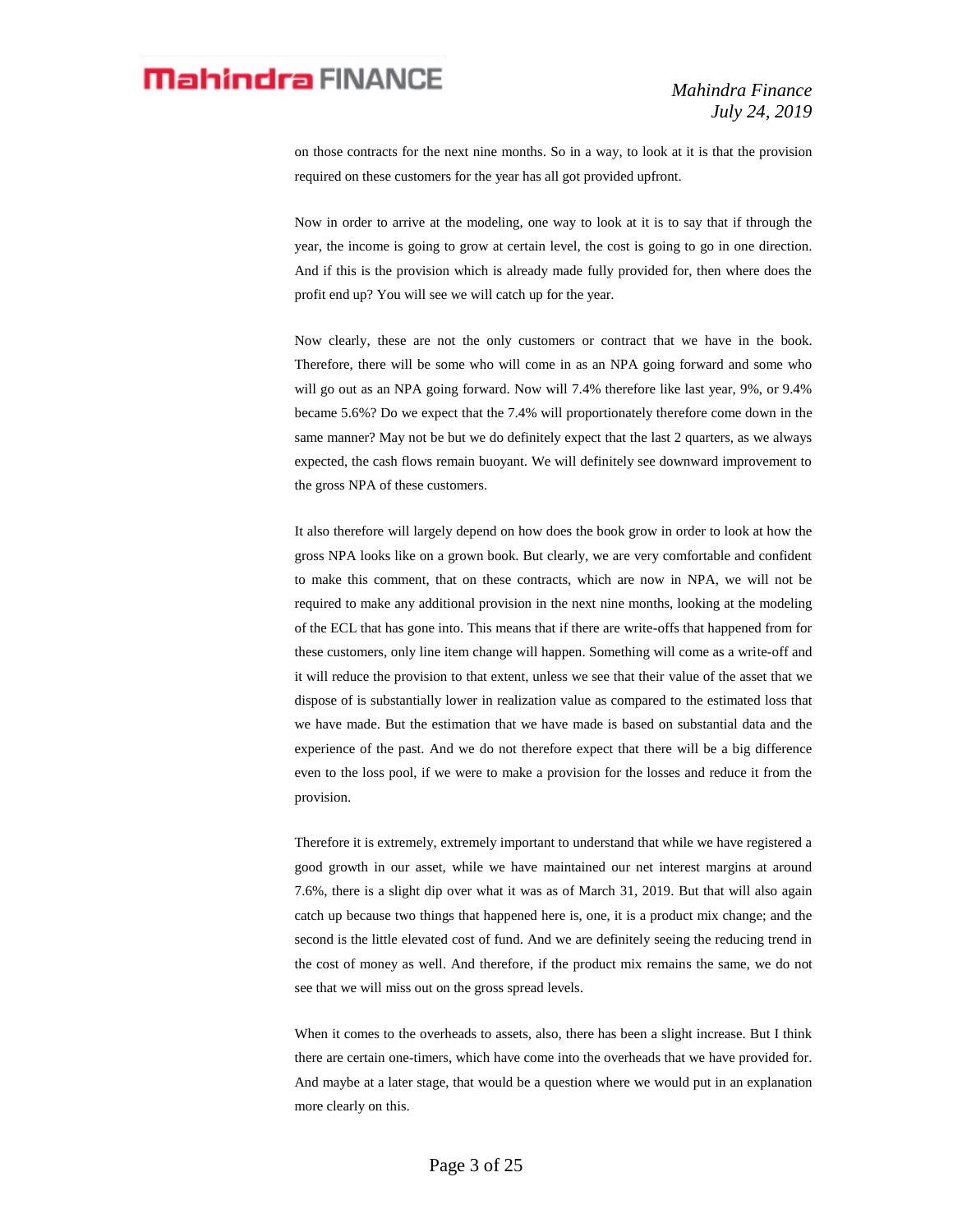But I think one clarification that I want to offer on the overheads as well. So far, we were looking at overheads just as a percentage to asset, which is important. But it has three elements in this cost which one needs to look at: one, the cost of acquiring a business and growing the business; second cost is towards collections and maintaining asset quality; and the third cost is little investment in the future. So in the past and continuing to remain that way is a cost which has been incurred for collections and asset quality maintenance. We have added people. And therefore, as of March 31, if that cost has already come in, they will continue to remain also in the first quarter but do not produce the same kind of a result that was produced at March 31. So as we see the year go by, you will see this cost as well get better produced. And therefore, the productivity will kick in for this cost to come down as well.

So our concern honestly is not on any of these line items. While the P&L does reflect the pressure, but it is not a pressure or a reflection of any rural stress that is being generally discussed about. Because one other data point that I may want to offer to prove this point is the collection efficiency of first quarter last year and first quarter this year has remained exactly the same at 92%. So we have not seen any pressure from a cash flow perspective in rural.

But does that mean that customers have enough money, and therefore, why are they not buying assets? I think the customers have money and they want to discharge their liability. But by very clear sentiments, they are not in a mood to acquire asset, and that is very clearly visible from the overall volume shrinkage that we are seeing for OEMs.

In spite of the OEMs degrowing anywhere 15%, 20% for different products at different points of time, we still have added disbursement growth of 3%-odd. And we do think that come October onwards, we will see volumes kick in. And I am not again saying they are big fundamental change, but they would definitely be a beneficial transactional change because the inventory will put efforts to liquidate by various programs from OEM. And for someone like us who is so deep-penetrated and multiproduct, we'll get the benefit of that volume as well.

And clearly, therefore, our approach to the whole growth story is we believe that the disbursement growth can be somewhere in the vicinity of 10% as we close the year. And therefore, the asset growth could be upward of 15%-odd, the way we have looked at for the year. There could be some temporary benefit that we could get if the volumes are higher than what we forecast, but the organization structure is extremely flexible to be able to take benefit of that.

But as otherwise, we think that we have a very strong collection structure, which has the ability to maintain efficiency and which has the ability to bring back the asset quality to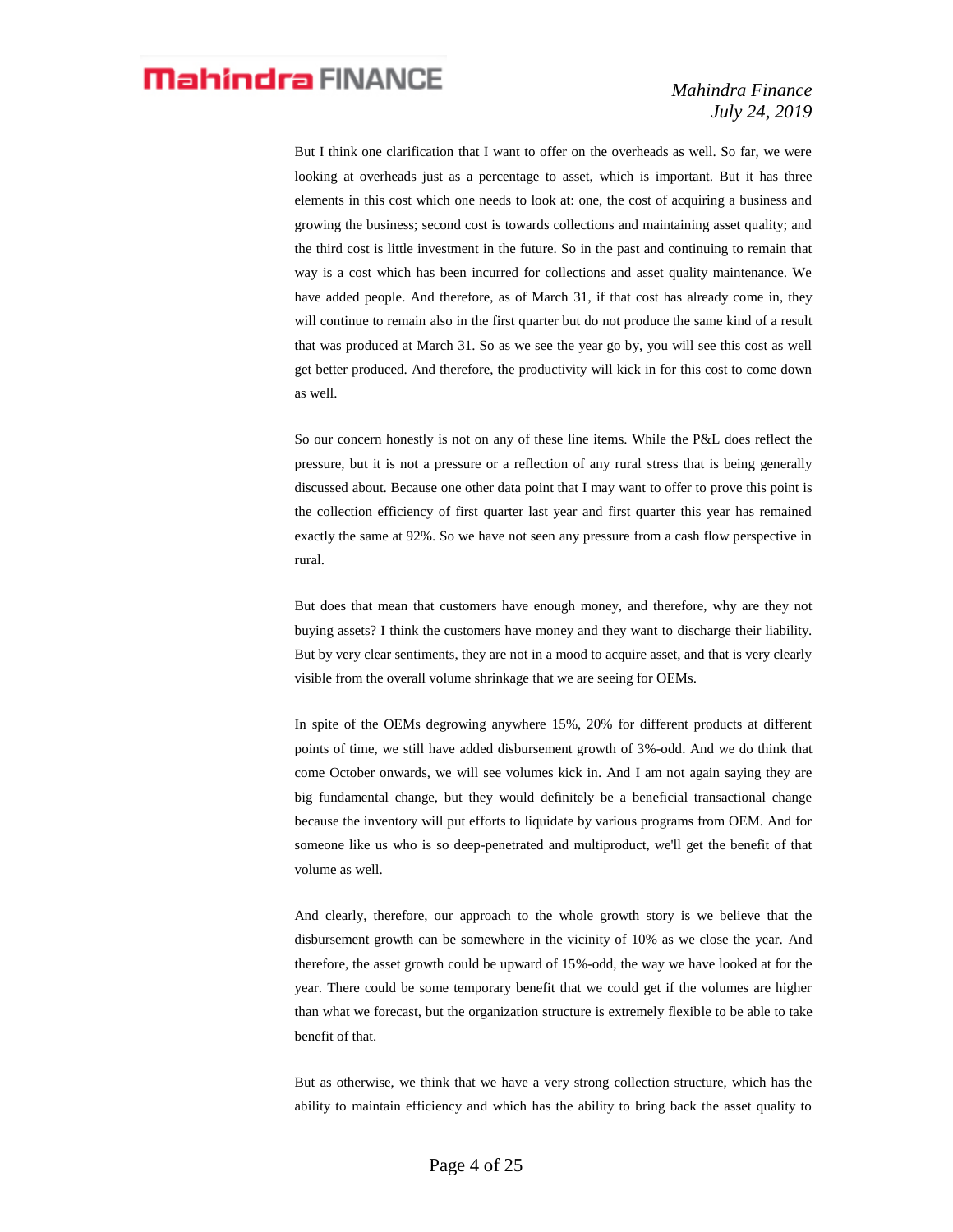where it should be. And we have not seen any changing trend in this quarter as compared to any past. It has always been that the first quarter pushes up the gross NPA and it starts to correct. As a matter of fact, if you look at in this quarter, we have 7.4% is 2% lower than where we were the first quarter of last year. And because we do not have the luxury of providing step-based provision, we have to take all provisions upfront. Therefore, the P&L goes through that pressure, whereas it will get corrected as we unfold quarter after quarter.

So our summary take is that the performance of the company, while you look at it from a pure profit perspective, it looks to be under pressure. But if you were to look at it from different aspects of how this business is built and compare it to the model of any past experience, we are very comfortable to tell you that we are in the path of definitely growth and we are in the path of bringing about the correction. And we are not worried about these things slipping from what we generally hear as the rural slipping.

So that is not our take. Our take is the customers do have money. Customers are wanting to discharge liability. But customer sentiments are not aggressive for them to acquire asset, and therefore, the asset growth could be a little muted. But we do not have a fear on our ability to maintain collection and continuing to show decreasing trend on the NPA front.

I think, overall, this is what we think from a liquidity perspective. I do not think we have had any pressures in our ability to raise funds from the market. We have been able to raise funds from every possible source that was available to NBFC. While the cost did remain elevated last November through up to January, then on we have also started seeing the correction to the cost. But yes, we have committed lines where we have already agreed for certain rates in the past. And until they get replaced with new funds, we will not get the benefit of the changing trend. But surely, we do not see this year to be a year where interest costs will be moving up. We would see this year to be an interest regime where we would see interest costs correcting downward.

As a matter of fact, we will continue to focus on our deeper penetration as our strategy. Where and how required, we would add branches to the extent required. And we would definitely bring in efficiency through better use of technology and data to be able to curtail and control cost. But I have always explained that this is a fixed cost only up to regional level. Then on it is a variable cost. And once we have people in place for handling volumes and for handling collection, to that extent, they will remain variable. And as we complete the year, you will see the efficiency benefit of this cost. While at any point of time, to start with in the first and second quarter, it may look elevated, they get offset as higher volumes and higher collections starts to kick in with the same number of people in the second half. And that is why you will always see that beginning of the year, it remains elevated and it kind of tampers off at the end of the year.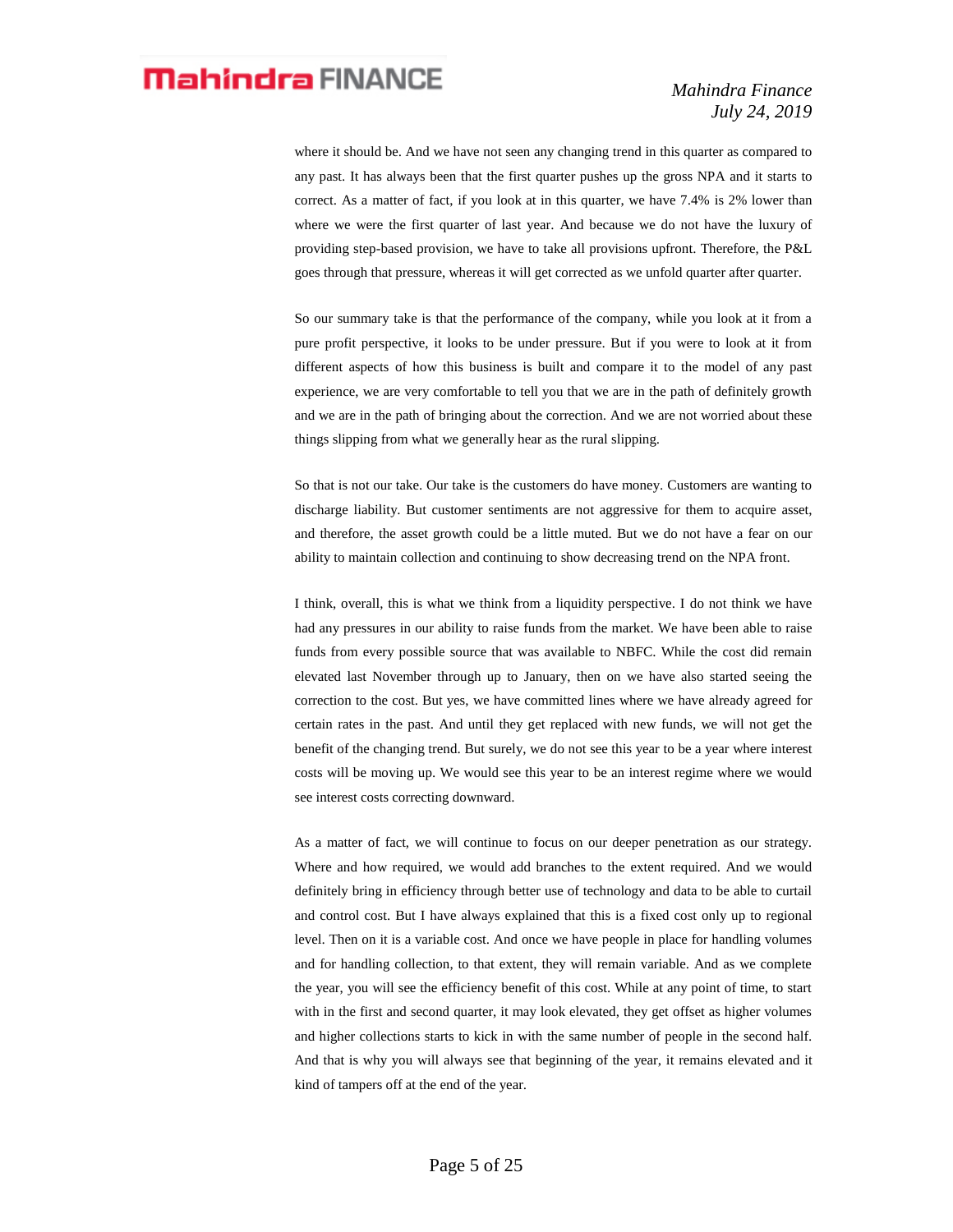So much from our side, and then we are open to questions on all these fronts so that we can provide you detailed explanation.

Just a few couple of lines on our subsidiaries. All our subsidiaries are also remaining profitable, and they do not go through any new problem as compared to what I have explained as what we have from the marketplace. The major subsidiary, that is rural housing subsidiary, also has a similar problem in terms of elevated NPA levels. And as we explained even in our last round, it is still cost only through Maharashtra. And the earlier that they would come out, as I have been saying, is around the harvest and plus harvest time.

At least what we see is a marginal improvement that's already visible in this market. And the pricing power is substantially high to be able to even absorb this kind of a cost. But it is a profit to be made as and how we will start seeing the corrections to come through.

I think as a subsidiary, with the level of pressure that the housing venture went through, there was a pressure on the liquidity front for their ability to raise adequate funds. And given their asset quality, they took a conscious decision to be a little slower on disbursements. But you would see them back in business in terms of line of credit already agreed upon and getting back to business, and we would see correction of NPA happening as we get into the third and the fourth quarter.

As far as the insurance distribution business, again, their profitability has been healthy except to the extent that they have made certain advanced investments into new line of business, including digital means of doing businesses. And the benefit of those expenses is yet to be got by us. And again, they all are investments made to be future-ready and they have been expensed out and therefore, you would see a little pressure on their profitability. But it is not a pressure out of shrinking margin. It is a pressure more out of investment made and expensed out for future readiness.

As far as the asset management company is concerned, I think all of us must have read that we are getting into a joint venture with the Manulife, which is one of the leading insurance companies. And we very strongly think that they will bring on the table a lot of knowledge on the business, their technology capability, product designing capability. And with our ability to be able to take them to the deeper pockets and grow this business, we will be cautious in how we want to and how much we want to invest into. But with this joint venture coming in, they are bringing in 49(%). The money is actually what will come into the company, and therefore, we may not be required to infuse any fresh capital for the next couple of years based on the projections that we have made.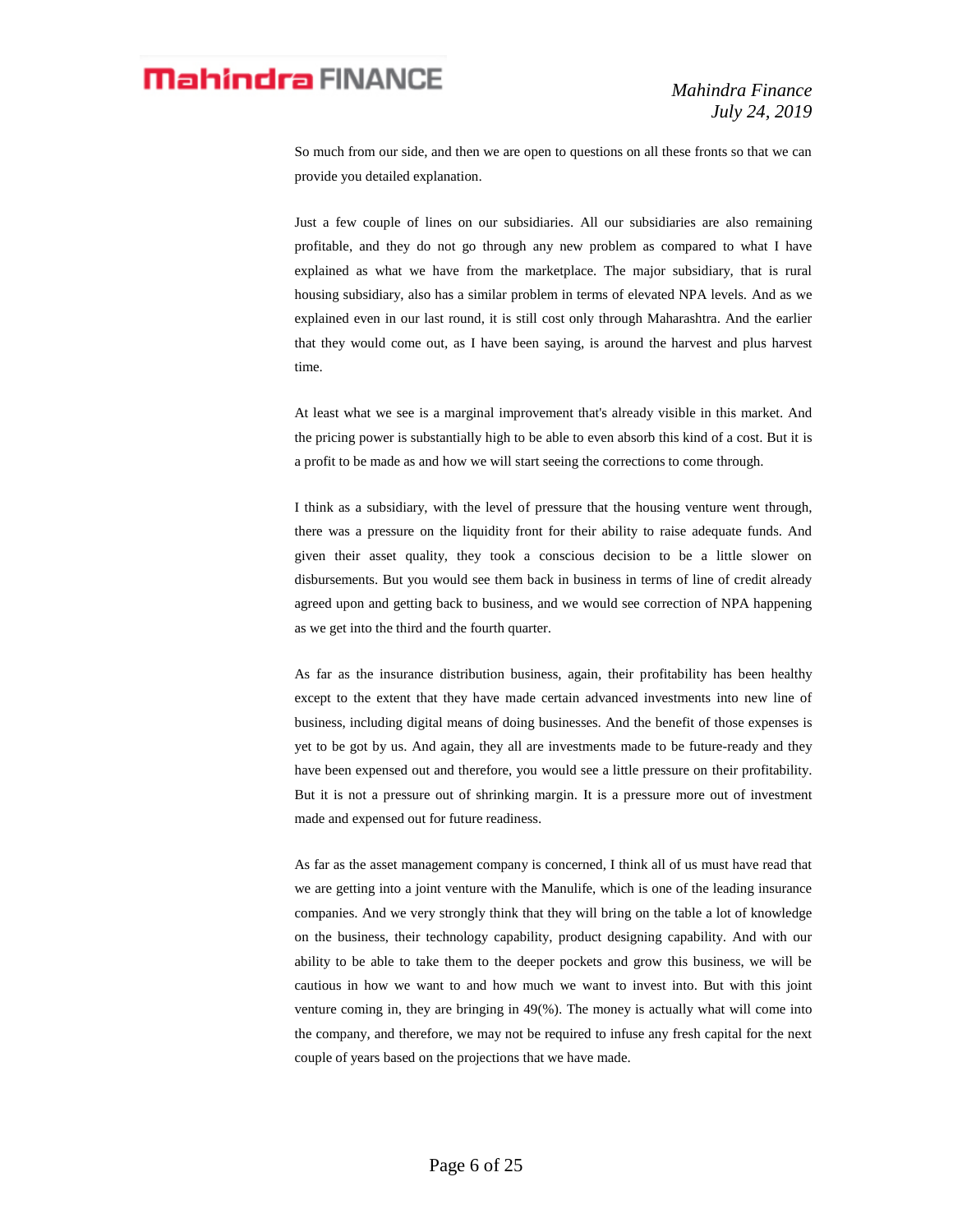So far as the Mahindra U.S.A. venture is concerned, again, the market there out is a little slow. And to that extent, the volume for us is also low. But we are continuing to remain profitable giving a return of around 12%. And we do have a penetration of about 60%-odd in that market. Again, given their growth rate, we have not required to maybe infuse any fresh capital immediately. But all ventures therefore are able to maintain their growth, but the benefit of the growth would definitely be witnessed at least in the Indian businesses, we are very confident to see some growth trajectory post the September quarter that is from October, the festival season, since almost all businesses are working in the semi-urban and rural market.

So much from our side and we can possibly open it up to Q&A and wait for people to ask us any questions that they have.

**Moderator:** Thank you very much. We will now begin the question and answer session. Anyone who wishes to ask a question you may press'\*' and '1' on your touchtone telephone. If you wish to remove yourself from the question queue you may press'\*'and'2', participants are requested to use handset while asking the question. Ladies and gentlemen, we will wait for a moment while the question queue assembles. The first question is from the line of Mahrukh Adajania from IDFC. Please go ahead.

- **Mahrukh Adajania:** My first question is on new feelers of asset quality for the second quarter, though not much of the quarter has gone by. But do you have any feelers in terms of how collections are going? Or if it all, there is any stress that you see in the second quarter which is more than what you had expected?
- **Ramesh Iyer:** No, so clearly as I said, the customer out there do have money and therefore, cash flow is not the pressure. Their prioritization is the pressure, so they are not wanting to use their money for asset acquisition, whereas we do see they are willing to discharge their liability. So as we speak, while we are 20 days down in July, we have not seen any new signals of stress for us to worry about if the quarter is going to go the way that we want it to go.
- **Mahrukh Adajania:** Because it is hard to tell and how do you tell for sure that if the client is not investing in new assets, he will not stop paying also, that is the issue right?
- **Ramesh Iyer:** No, that is not the issue. I think the issue is if the customers are earning from the assets that they already have, they would for sure discharge their liability. They are not wanting to bring in additional margin money to be able to buy assets. If somebody is willing to give them 90% loan, maybe they will put in 10%.
- **Mahrukh Adajania:** Got it and my other question is on liabilities. Of course, with brand, you should have no issues raising funds, but there are some reports that banks are now refusing to lend even to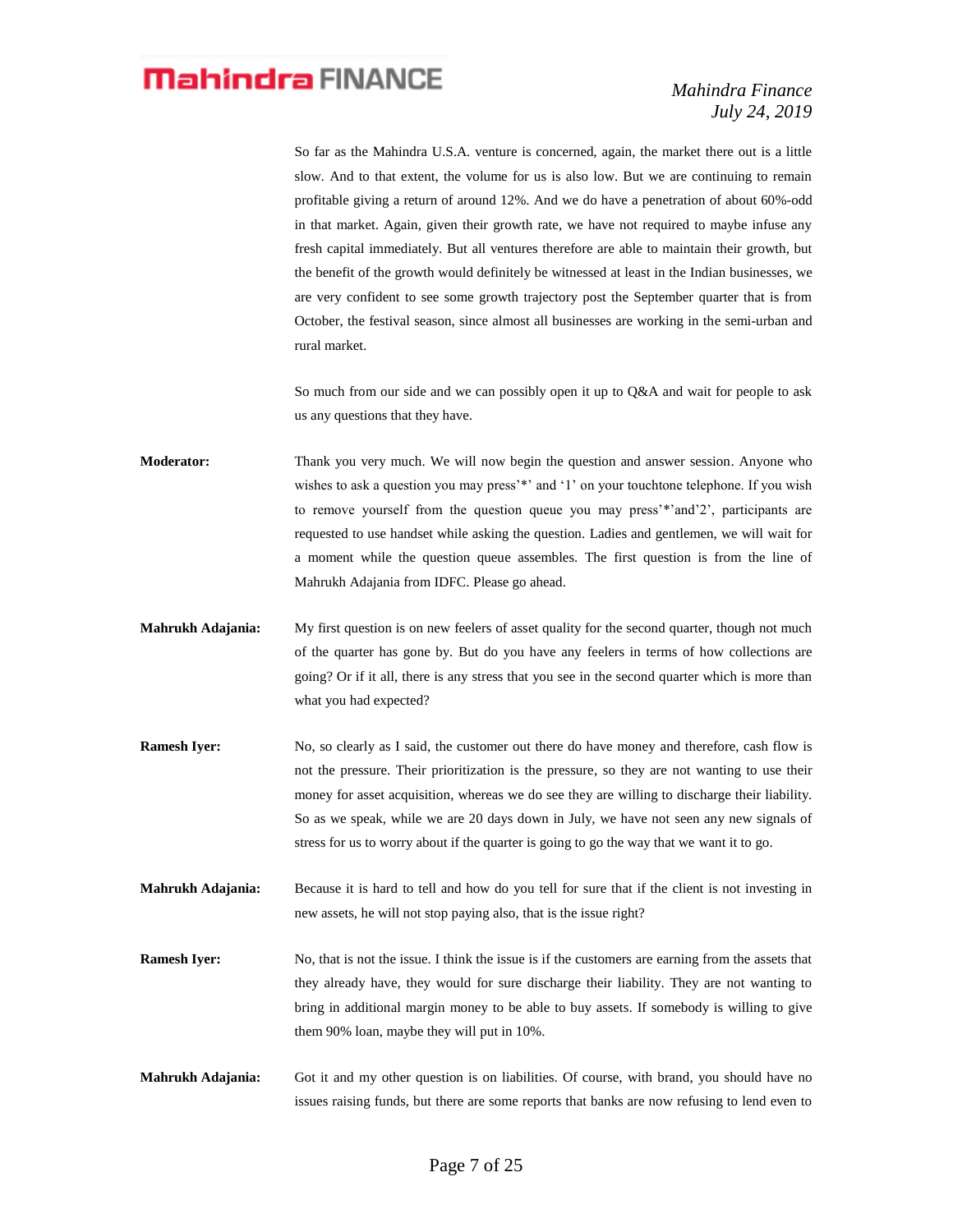the very top rated NBFCs maybe because a lot PSU banks have hit their limits or whatever the reason? Is that correct at all?

**Dinesh Prajapati:** No. So as far as banks are concerned, they had a challenge last year for sector cap because the REC and PFC continues to be part of the NBFC as a sector, so sector limit is always blocked based on how these companies borrow from the banking channel from the PSU bank, so every time, when you go out to them, they will always look at what is there present position vis-à-vis the sector cap, but we are able to still raise from some of these public sector banks, so we do not see that as a big challenge, from the public sector bank. The challenge is that still the public sector bank lending rates continues to remain slightly more sticky. They continue to demand the spread over the MCLR, so I think that is the challenge.

**Mahrukh Adajania:** And has the spread increased in the last five to six months, it should not have, right?

**Dinesh Prajapati:** No. So what was increased during the quarter of October to December that has now reduced, but it is still they continue to remain slightly elevated compared to the other private banks and the foreign banks.

- **Mahrukh Adajania:** But there is enough from private banks and foreign banks to restock that the PSU gaps right?
- **Dinesh Prajapati:** Yes.

**Mahrukh Adajania:** My next third question is on write-offs, what were the NPLs written off during the quarter?

- **Dinesh Prajapati:** Rs.90 Crores.
- **Ramesh Iyer:** Rs.90 Crores.
- **Mahrukh Adajania:** Thank you.

**Moderator:** Thank you. The next question is from the line of Abhishek Mody from Asit C. Mehta. Please go ahead.

**Abhishek Mody:** Thanks for taking my question. Just first thing, you said it earlier do you still expect a disbursement growth to be 10% and AUM to grow 15%? That is my first question. Second, Sir, in terms of NPA provisions of new accounting standards, are the provisions made more on the macroeconomic environment or is it more so to do with account specific? You are lending to farmers and people in the rural area because of those, you consider to see the provisions in macro or micro and third, Sir, you told that you do not accept more provision, but if you see the provisional coverage ratio is 24.9%? In the previous year, I think was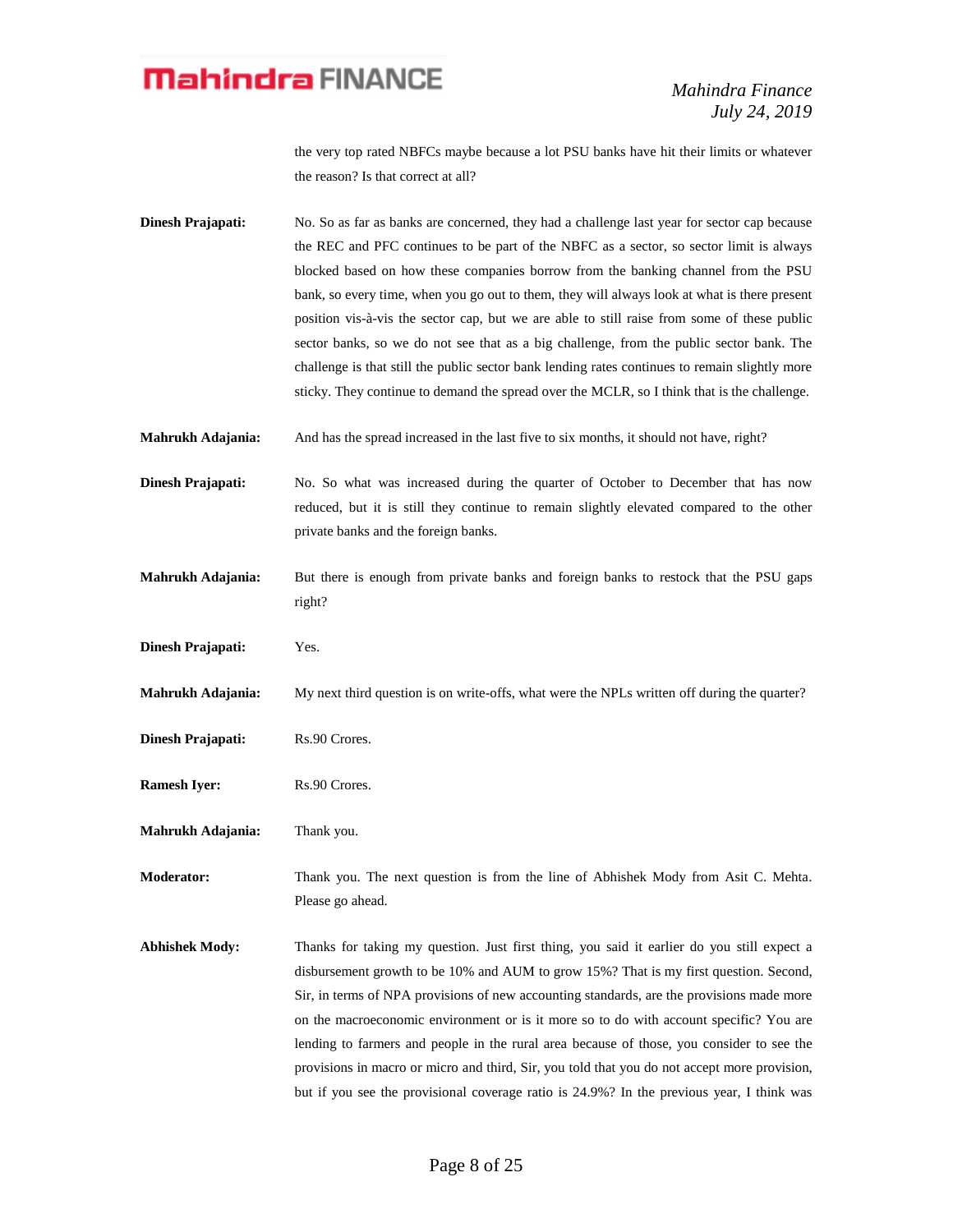around 35.1%, so are you still hopeful that you do not expect to see more provisions in the next three quarters of the current year?

**Ramesh Iyer:** No, so let us first clear the first one, where you said 10% and 15%. Yes, that is our expectation based on the festival demand that we expect that it will pickup in the auto and tractor segment and we would get the benefit of it as against the current 3% odd disbursement. We think that, that is the kind of numbers we look at for the Q3 and Q4. In as far as the provisions are concerned, when you say that 35% was in the Q1, but it had come down to 19% as of March 31 2019. So I think once an account is an NPA and we make 30% of whatever is the X percentage provision on the base of ECL, I am saying we are not required to make any additional provision on that account based on the ECL calculation.

**Abhishek Mody:** Sir, I think you are talking about the reversal, which you made in Q4, I think, there was provision reverse in Q4, so you are talking for Q2 you make a provision, but by Q3 and Q4 you see?

- **Ramesh Iyer:** You are not getting the reversal. Like you look at even last year, we started with 9.4% and ended with 5.6% and in Q4, we actually had a credit, right? Yes, but at the same time, it is not appropriate to imagine that whatever account has an NPA will be the only account which will remain an NPA. You will get some new account coming in NPA and there will be some from NPA will got out as well. So to that extent, let us say one truck account comes in and their tractor account goes out, there could be some differential provision which will come in because the value of assets are different, right. Let me come to that. I will answer because the calculations are on the basis of only macro or micro. I think it is a factor of all. We do look at how the macro is. We do look at how our portfolios in the past have behaved and therefore, what is our experience of that and we do take into consideration what are the efficiency factors currently in force. So it is an element of all. It is not just based on certain macro future, to say that everything is going to be good, so no provision required to be done or no loss will happen. Or nor is it absolutely based only on the history to say that because conditions historically would have been different from conditions futuristically. So it does take into account all of these elements. It also takes into account various products that is considered in the portfolio to arrive at this. So it is not past experience of truck will be applied to the current experience of a three wheeler.
- Abhishek Mody: So you are telling both? **Ramesh Iyer:** All. I am saying all four macro, micro, the current portfolio and the current happening at the marketplace. **Abhishek Mody:** Sir and just the final question in terms of the NPA in the subsidiary, I think Rs.57 Crores of
	- provision is put if I subtract the consolidated and the standalone basis?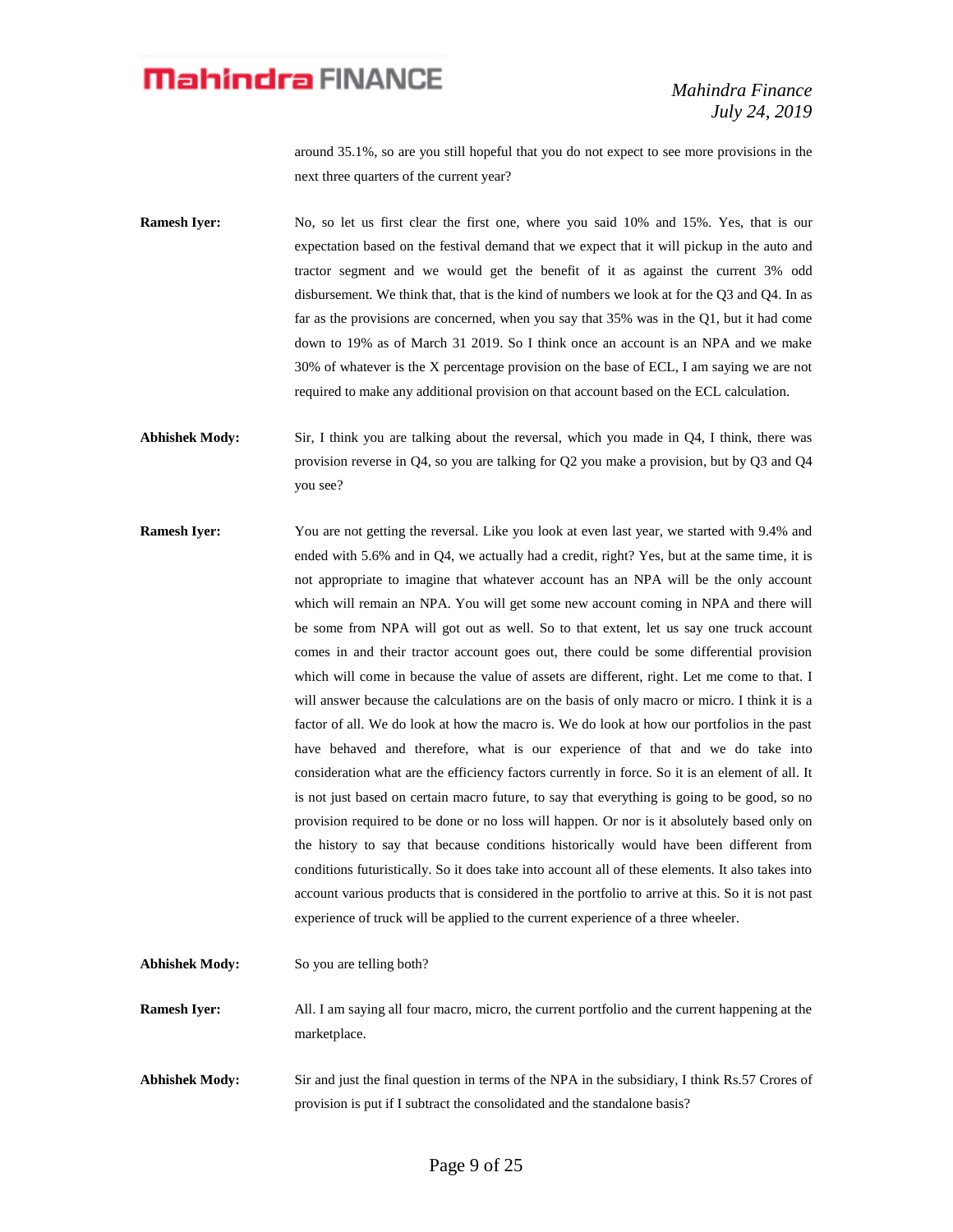*Mahindra Finance July 24, 2019*

| <b>Ramesh Iyer:</b>   | One second. We will just look at the number and let you know.                                                                                                                                                                                                                                                                                                                                                                                                                                                                                                                                                                                                                                                                                                                                                                                                                                                                                                                                                                                                                                                               |
|-----------------------|-----------------------------------------------------------------------------------------------------------------------------------------------------------------------------------------------------------------------------------------------------------------------------------------------------------------------------------------------------------------------------------------------------------------------------------------------------------------------------------------------------------------------------------------------------------------------------------------------------------------------------------------------------------------------------------------------------------------------------------------------------------------------------------------------------------------------------------------------------------------------------------------------------------------------------------------------------------------------------------------------------------------------------------------------------------------------------------------------------------------------------|
| V. Ravi:              | What is the question?                                                                                                                                                                                                                                                                                                                                                                                                                                                                                                                                                                                                                                                                                                                                                                                                                                                                                                                                                                                                                                                                                                       |
| <b>Ramesh Iyer:</b>   | No, he is saying what is the provision for our subsidiary? Consol minus your standalone the<br>difference.                                                                                                                                                                                                                                                                                                                                                                                                                                                                                                                                                                                                                                                                                                                                                                                                                                                                                                                                                                                                                  |
| <b>Abhishek Mody:</b> | Rs.57 Crores that is minus subsidiary and that will be only the rural housing part, if I am<br>right. I just want to?                                                                                                                                                                                                                                                                                                                                                                                                                                                                                                                                                                                                                                                                                                                                                                                                                                                                                                                                                                                                       |
| <b>Ramesh Iyer:</b>   | That is the only subsidiary which has a provision. So you should be right, but maybe we<br>can come back with that or somebody will call you and message you that number. They will<br>just look at it for clarification. During the call, we might tell you.                                                                                                                                                                                                                                                                                                                                                                                                                                                                                                                                                                                                                                                                                                                                                                                                                                                               |
| <b>Moderator:</b>     | Thank you. The next question is from the line of Nagraj Chandrasekar from Laburnum<br>Capital. Please go ahead.                                                                                                                                                                                                                                                                                                                                                                                                                                                                                                                                                                                                                                                                                                                                                                                                                                                                                                                                                                                                             |
| Nagraj Chandrasekar:  | Thank you very much. Two questions, first if we go into what drove the provisioning under<br>Ind-As, it is typically a combination of the expected slippage or expected loss and then<br>multiply that by LGD could you give us a sense, over the last few quarters, which of those<br>variables has moved up? Is it that you are expecting to see greater defaults or is it that you<br>are expecting to see a greater loss given default? And second, could give us some sense,<br>there has been a lot of footprint expansion by small finance bank, other NBFCs, etc., how is<br>the competitive environment changing for you and in which verticals are you seeing tighter<br>competition?                                                                                                                                                                                                                                                                                                                                                                                                                             |
| <b>Ramesh Iyer:</b>   | So by the time they pull up the other figures, honestly speaking, we do not yet see any<br>major competition from any new set of players. These were all existing in some format. The<br>format has changed. Let us say if AU Finance was an NBFC then has become a bank over<br>time or a Bandhan was within micro finance has become a type of a bank. So I do not think<br>we have seen any new player emerge, just as the format has changed. And therefore, we do<br>not come under any pressure of seeing a new competitive pressure out there or any of this<br>player going more aggressive and pushing us to do certain different things. No. I think it is<br>just that the overall volume of the market has come down and all of us have either<br>maintained market share or some of us have even gained a little market share to get<br>whatever benefit that we give. So I do not think the competitive pressure has substantially<br>changed or increased for anything to go the other way around. The other question of what<br>are the changes that has come in, Rajesh will just kind of let you explain. |
| Rajesh Vasudevan:     | There are two changes, so we have reset the rates of PD and LGD during the quarter from                                                                                                                                                                                                                                                                                                                                                                                                                                                                                                                                                                                                                                                                                                                                                                                                                                                                                                                                                                                                                                     |

March, so PD it has come down by 2%. Our LGD has gone out up by 2%.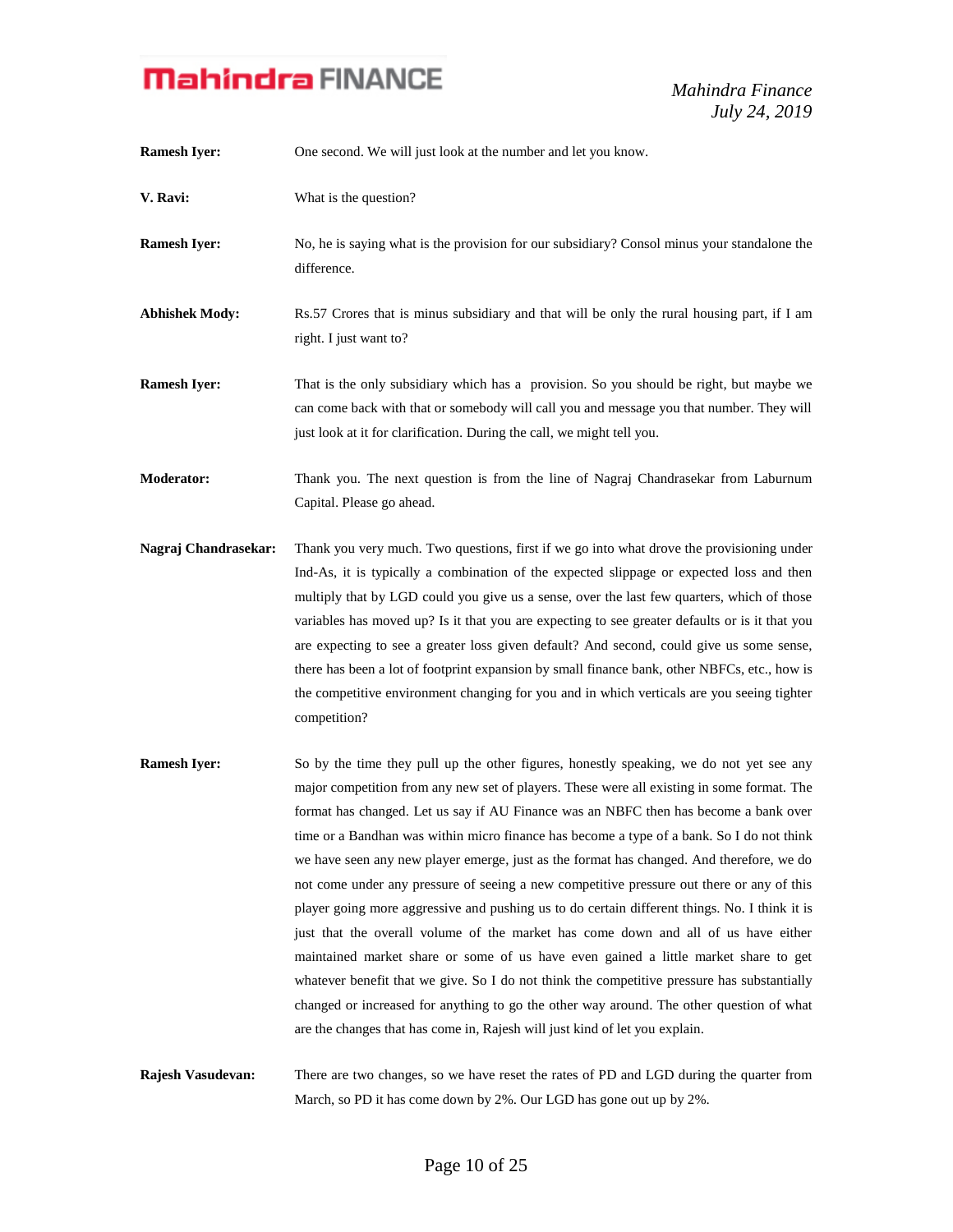*Mahindra Finance July 24, 2019*

- **Nagraj Chandrasekar:** Got it and is that what, but you are saying that does not necessarily have to do with the extra provisioning that you have taken?
- **Ramesh Iyer:** The provisioning is if you look at March 31, 2019 versus June 30, 2019 and this is typical of the rural model where the NPA goes up in the Q1 and Q2 and then starts to correct in the Q3 and Q4, so it is just purely number of account going up in this quarter, which will reverse itself in the Q3 and Q4. So even if you look at last year, I have been saying this over, we started at 9.4%, ended at 5% point odd to 6% or whatever is because what started off as an NPA, the customer starts to get their money after harvest and then they start to repay or they start getting their money from the government treasury for their infra work that they have done and they start discharging their liability. So this is typical of this model where you would see a little increase happening in the first couple of quarters and then the last two quarters will start to see corrections.
- **Nagraj Chandrasekar:** Thank you.
- **Moderator:** Thank you. The next question is from the line of Digant Haria from Antique Stockbroking. Please go ahead.
- **Digant Haria:** I just wanted you have explained it very clearly, but just to put it in numbers that our NPAs have gone up by say Rs.1220 Crores for the quarter and we have taken roughly Rs.610 Crores of provision, so which is if I just do a like-to-like it is like 50% provisions on whatever NPA had come and is this a reason why you say that for the first year, whatever happens to this account, we do not need to take any provisions?
- **Ramesh Iyer:** Yes. When we arrive at the expected credit loss that means we are providing for, in this account, whatever there are forecast of losses. Unless that calculation changes substantially, there will be no additional provision required in these accounts.
- **Digant Haria:** Sir we have provided under iGAAP, say, last year for the same Rs.1220 crores, just a theoretical question?
- **Ramesh Iyer:** Let us say that if Rs.1220 Crores are all in the first bucket right so 10% or whatever we provide 15% or 10% that we provide, it would have been Rs.180 Crores.
- **Digant Haria:** And versus that we have provided roughly Rs.500 Crores to Rs.600 Crores?
- **Ramesh Iyer:** Yes, so we provided almost more than double of that or a little more than that.
- **Digant Haria:** Fine Sir that was the only question I had. Thank you.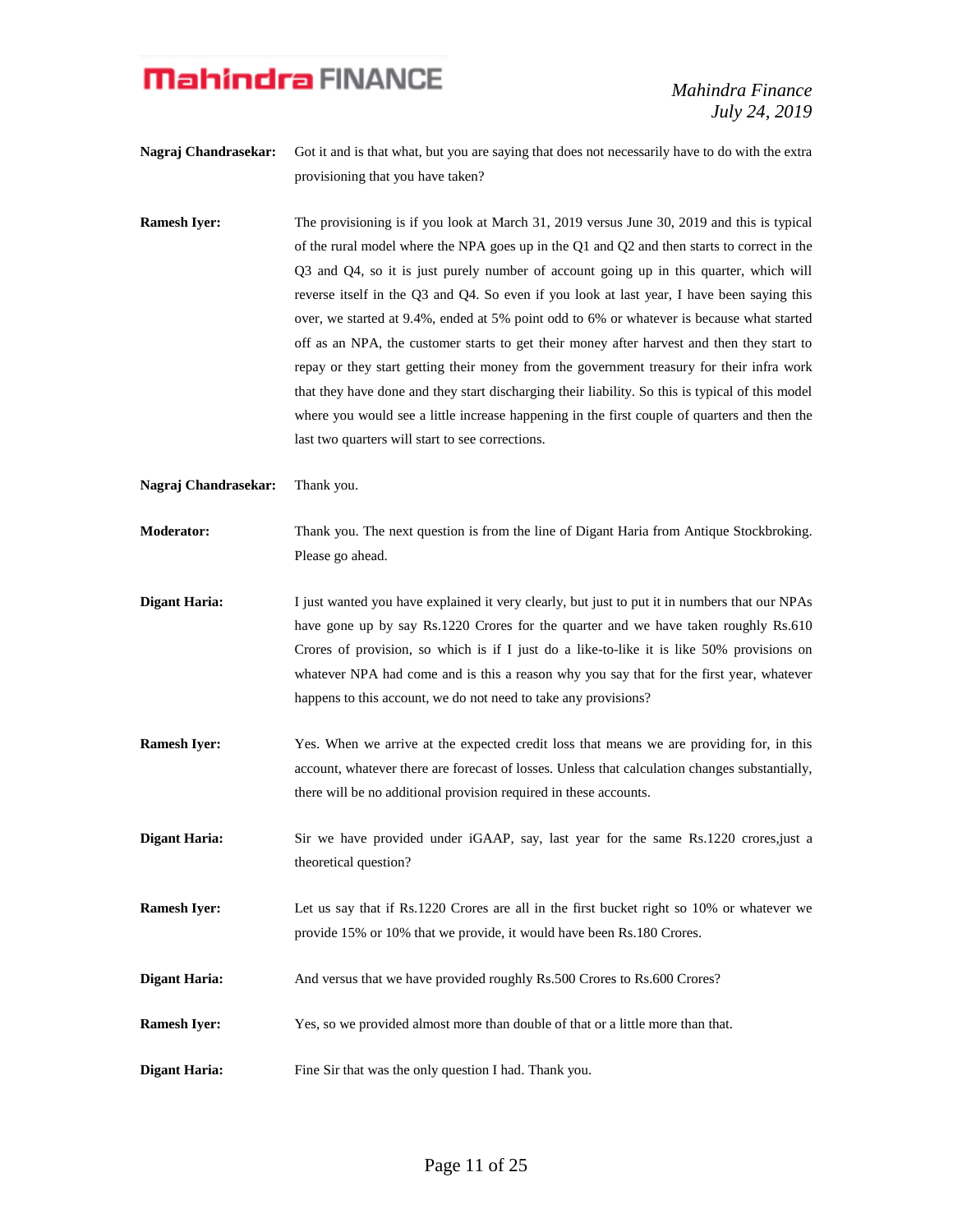*Mahindra Finance July 24, 2019*

- **Ramesh Iver:** There was one clarification required by someone who asked a question on the housing NPA provision. That was Rs.57 Crores. Yes, that was the right number.
- **Moderator:** Thank you. The next question is from the line of Agastya Dave from CAO Capital. Please go ahead.
- **Agastya Dave:** Thank you for the opportunity Sir. Sir, one just quick followup on what you mentioned. The probability of default is around 2% and LGD is up 2% so my understanding is that it is a rolling on number?

**V. Ravi:** No it is not 2%. It has gone up and gone down by 2%.

- **Agastya Dave:** Yes that is what I meant, Sir. The PD is down 2% and LGD is up 2%. My understanding, it is a rolling on cumulative calculation. So how do we interpret this variability? Will this be like a minor blip or a fairly big movement? Can you give actually the LGD number, the actual number now?
- **V. Ravi:** Actual number we will give. Just to answer you we were at 180 days earlier when the modeled start. Now as we start replacing by six months, the earlier six months we removed and the recent six months we add. As we start coming nearer and nearer, as we become more contemporary, we will be reflecting NPAs recognized on the basis of 90 days past overdue. Hence, normally, NPAs past overdue, the probability of that will come down as compared to the 180 days. Stickiness of the 180 days is much more than 90 days stickiness. Hence, the probabilty going forward, assuming there is no market turbulence, going forward, the probability of the default will come down. How much? Of course, time will say, but the LGD will be a factor, as I told you, of supply, demand, resale, all those. I cannot comment on the LGD.
- **Agastya Dave:** Yes. I get that point, Sir. Sir, my first question was that one of the largest private sector bank and they have a subsidiary, which also is in this business and on their concall they mentioned that they have seen asset values declining in the auto sector and hence, they had taken additional provisions and you mentioned that you have not seen that kind of impairment, so would you agree with that? I mean are you seeing that, or is this a minor thing, which is just company specific?
- **Ramesh Iyer:** I think it is an outcome of the product mix, like we have almost all products. If somebody has let us says a little more of certain range of commercial vehicle, could they be seeing it a little differently or if they are overly present in certain geography and not widespread across the country, then it could be a behavior of a certain geography as well, right.
- **Agastya Dave:** My guess is that they were referring mostly to CVs, that would be my recollection?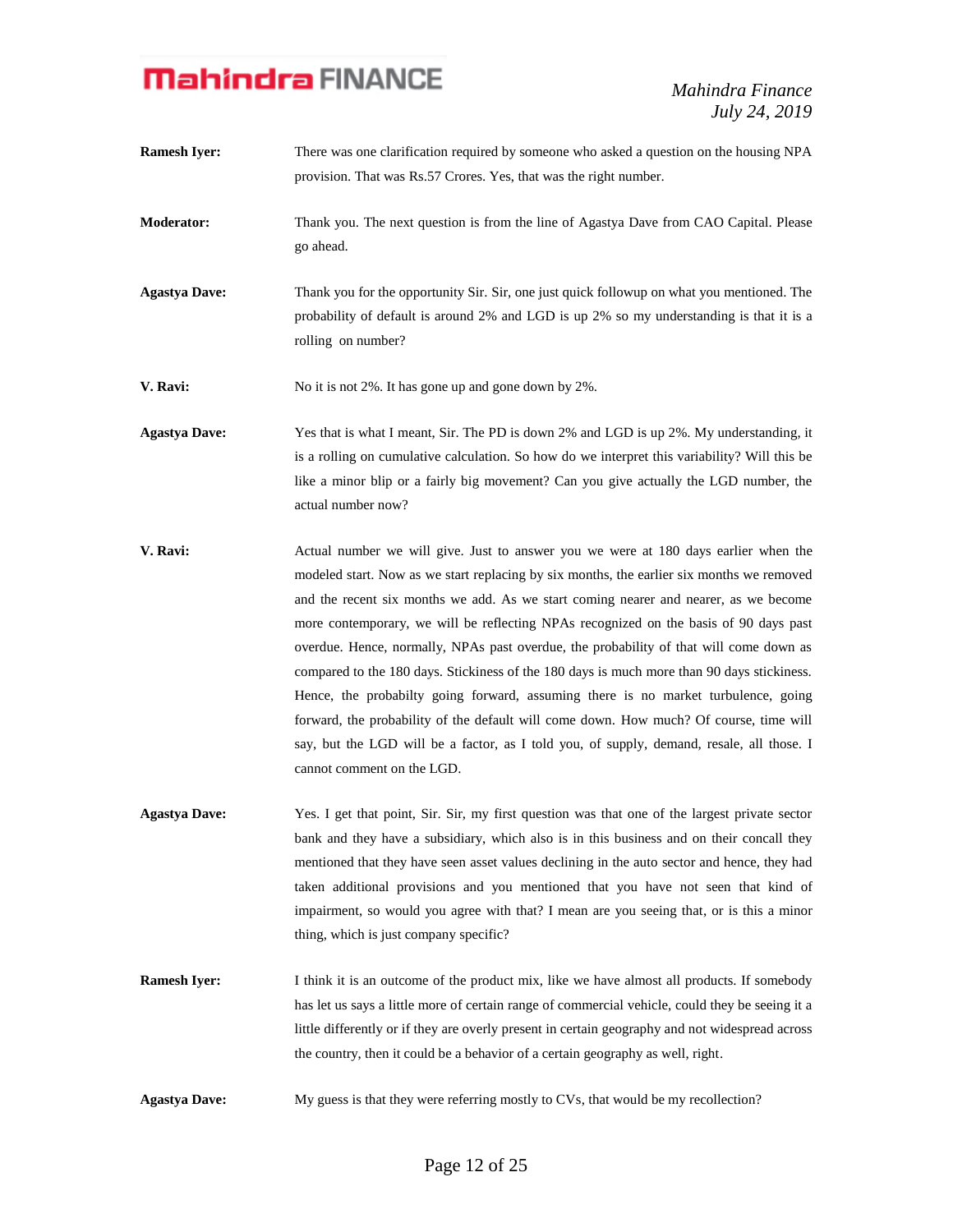*Mahindra Finance July 24, 2019*

**Ramesh Iver:** More to CV and more to maybe fleet operators. **Agastya Dave:** Maybe, Sir. **Ramesh Iyer:** So therefore, it depends on the exposure that you take on the client in terms of, suppose I have given a 90% loan, right therefore my gross ratio will be higher than when I repossess and sell. **Agastya Dave:** Asset values, as such, Sir, are you seeing any impairment there? **Ramesh Iyer:** Not yet to the extent yes, the discounts on the vehicle are definitely impacting the resale price. **Agastya Dave:** Sir, one last question, Sir. When the initial slowdown started last year, people were saying that it is because of the NBFC liquidity issues and also high interest rates. And it was as you have mentioned. So my guess is that if those things started reversing, do you expect this particular change of liquidity situation and lower interest rate, would that sooner or later be enough to reverse the slowdown? Or it is a much bigger structural issue? How do you see it? Because your commentary on how the consumer is actually behaving is pretty interesting and slightly not what I expected. So how do you look at the liquidity part? **Ramesh Iyer:** I am of a view that neither was NBFCs non-lending nor the interest for the cost of the slowdown in this industry. So I do not accept the theory at all, because we have not refused anybody to give money and if somebody else has refused to give it if the client was acceptable, we have lent to them, which is why we have gained little market share. Like us, somebody else has also gained market share. So this could be kind of an OEM, out of 10 answers for the slowdown, this could be just one part. But these are not the triggers to either drop it or grow it. Similarly, interest costs like fuel, is an operating cost for an operator, if he is in a commercial kind of a business, yes, a personal car user may say why should I buy

a car if the interest rate is so high, I would rather wait, right? But if you were to look at overall auto industry, it is not represented only by personal use car. There are pickup vehicles. There are vehicles, which are put for tourist use. There are vehicles like Ola, Ubers of the world, there are vehicles which are in people carrier, tourism, if there are cargo carriers and they are not honestly driven by interest cost. While they negotiate for the best interest. No sooner they know their cost of borrowing, they factor it in their pricing to consumer. So therefore, interest is things - normally, I have seen the vehicle decline happens when the capital cost of acquisition goes up. Like if the vehicle price was to go up by 10%, 15%, I think there is a pressure and therefore they say, is there an urgency to buy. If their exchange vehicle drops substantially in terms of resale price and that is inefficient margin for the new vehicle purchase, then the vehicle sales go down. Otherwise, through operating cost, there could be a delay but never a decision not to buy because if I ever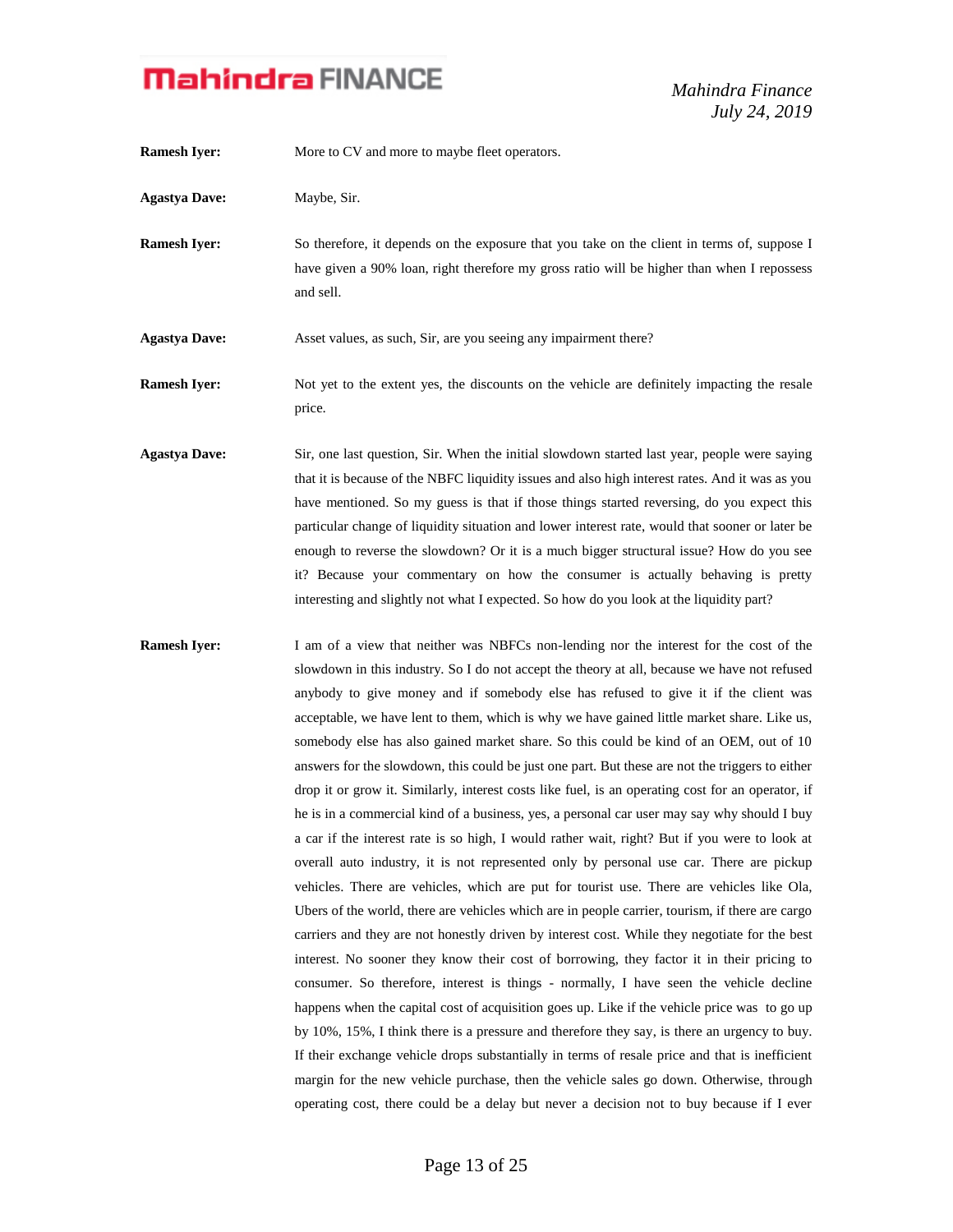demand for a vehicle, I would be able to price accordingly. So the operating cost is actually looked at over use of the vehicle for next five years, seven years kind of a thing and they believe that they will cover it up. So I have a very strong, different view on the industry dropping is not an outcome of the operating cost. I think it is clearly an outcome of sentiment in my opinion. Why do I acquire a vehicle now if I do not see a high load factor or a use of the vehicle waiting to happen? So I think that people are waiting for infrastructure story to open up, people are waiting for the post-harvest outcome of how the yields are going to be and how the farm cash flow is going to be. If these two fundamental cash flow starts showing positive trend, my guess is that there is restructuring, a positive trend, even acquisition of the asset classes.

**Agastya Dave:** Thank you very Sir. Your commentary was very, very useful today. Thank you Sir.

**Moderator:** Thank you. The next question is from the line of Darpin Shah from HDFC Securities. Please go ahead.

**Darpin Shah:** Thank you for the opportunity. Repayment rates are lowest for last - in the last several quarters. So how do we read into that?

**Ramesh Iyer:** Repayment what? Sorry, I missed it.

**Darpin Shah:** Repayment rates within the whole book.

**Dinesh Prajapati:** CV book growth is there higher. If you see last couple of years, on a low base, CV growth has been almost gone up by 7% to 8% on overall book composition. And that book is having - almost all the loan is in the four to five year bracket. So effectively that runoff will be slightly slower compared to the other book.

**Ramesh Iyer:** As compared to that, in the earlier book, we used to have three-wheelers which is to run off in two years so the three-wheeler volumes have come down so both of these factors happened.

**Darpin Shah:** Okay. So that is the only reason you see. You do not see any reason in terms of - you do not see any foreseeable pain coming because of slower repayments or anything else?

**Ramesh Iyer:** If you look at our collection efficiency even in this quarter and compared to first quarter of last year, it came at 92%. So we do not see non-payment as the reason for the asset continuing.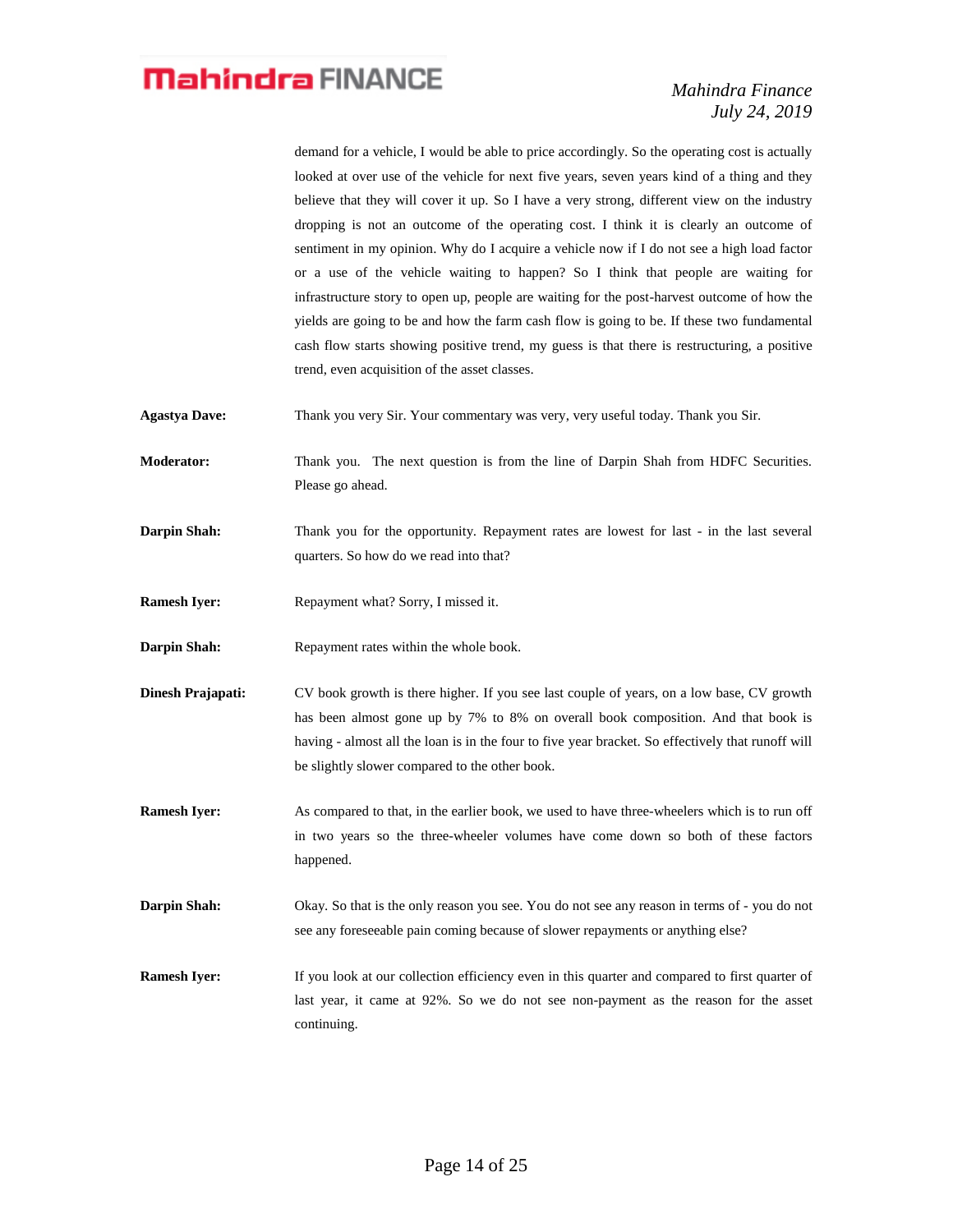*Mahindra Finance July 24, 2019*

- **Darpin Shah:** Okay. And my second question is our coverage is still 25% only. So do you see on all your assets or appeared LGDs should be at this level only? Or do you see a chance to increase these provisions because of where the environment is?
- **Ramesh Iyer:** As I said, we look at various factors to arrive at that and if we see clearly that some of the factors are very adversely behaving, then we will have no choice but to make those corrections. But otherwise the coverage in my opinion, the coverage has lost its importance. If we are now forecasting the expected loss and making a provision, we do not expect that finally when the asset has to be either repossessed and sold, to make losses higher than this. And this is built out of history. Now clearly, if we think that, let us just as an example. Suppose let us say that certain assets the manufacturers discontinued. They do not produce that asset, and the resale of that asset substantially starts to drop. We will have no choice but to bring in that factor and then accordingly the expected loss will be pushed up. In a regular used product, in a similar pattern of product mix, in the same geography where the economic drivers remain the same, we do not see this factor to change substantially. But if any of these factors undergo change, it will start bringing in, in that formula, to that extent either it will go up or go down, will start happening.
- **Dinesh Prajapati:** Please note that if you recall last March also when we did a write-off, we have a write-off policy every September and March. So whenever we do write-off, the proportion of the contract, which moves out of the NPA for that differential portion of over and above the LGD goes up from the provision value. So effectively, the coverage outcome will be a percentage derived based on that. So you will have to consider that factor every September and March for the provision coverage value.
- **Ramesh Iyer:** Like 35% first quarter last year, closed at 19-odd percent as we reached March.
- **Darpin Shah:** So that is what I am saying. So you feel that in current environment, this should be good enough unless something drastically changes?
- **Ramesh Iyer:** Yes. Surely.
- **Darpin Shah:** Okay. Thank you. That is all from my side.
- **Moderator:** Thank you. The next question is from the line of Shubhranshu Mishra from BOB Capital Markets. Please go ahead.
- **Shubhranshu Mishra:** Thank you for the opportunity Sir. My first question is with regards to any new product that you are launching especially in consumer durables and personal loans?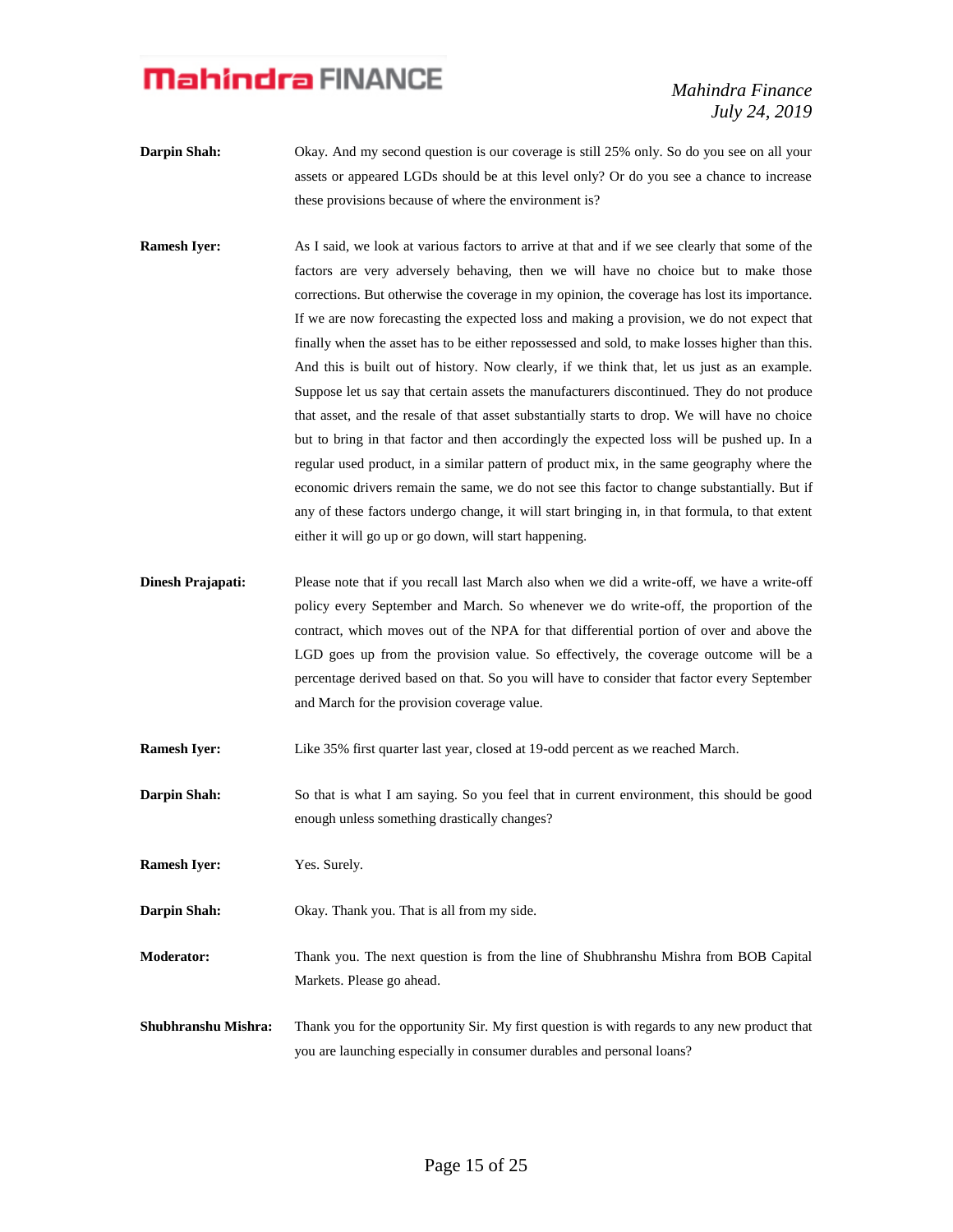- **Ramesh Iyer:** Even if the answer is yes, they are not game changer. I think we are launching through digitally for our existing consumer. I would more think this year would be a test-bed of that as to how much of that is required and doable and what is the support OEMs are willing to give. But there would not be some kind of a large disbursement to offset the slowdown that we are seeing in the auto and all that. It will be a very, very small portion for the year. But that is one product that we are very surely looking at that as our need to be in going forward.
- **Shubhranshu Mishra:** And personal loans as well, Sir?
- **Ramesh Iyer:** So this will I mean if you look at even consumer durable is as good as the personal loan. So we call them as a small-ticket loan rather than quantifying them as personal or consumer durable.
- **Dinesh Prajapati:** These are credit-based lending models. So effectively, these are first-time properly evaluated credit customers and based on that.
- **Ramesh Iyer:** Good customer, good track record, history of current repayment track record of these consumers will be the parameters which will go into deciding, first of all, who should get. And then based on how much have the repaid, we will decide how much will they be given.
- **Shubhranshu Mishra:** So it is a fair assumption that it will be largely cross-sell product.
- **Ramesh Iyer:** Yes. To those customers, out of the three year loan who have repaid 12 months and they have repaid without a default.
- **Shubhranshu Mishra:** Sure, Sir. And secondly you have been alluding to collections. If you can elaborate on your collections infrastructure, how many people you have deployed, branch level activities and regional, any centralised - regional-level activity, that will be helpful, Sir.
- **Ramesh Iyer:** I think if the company has about 20000 people, it is safe to assume 35% of them will be in collection. And they would be by branch and they would be assigned number of customer at that level. And they are being assigned bucket-wise collection, which is someone managing a 0-1 bucket, someone managing the two bucket, then somebody managing the three bucket to not allow it to go beyond that. And then we also have a mix of legal and settlement kind of a team attached to the collection beyond four and five installments so the recovery from NPA accounts starts to kick in. And there are team which is monitoring the repossessions and disposal of vehicles and the stockyard management.
- **Rajnish Agarwal:** And the first year is also handled by the business team, first-year collections.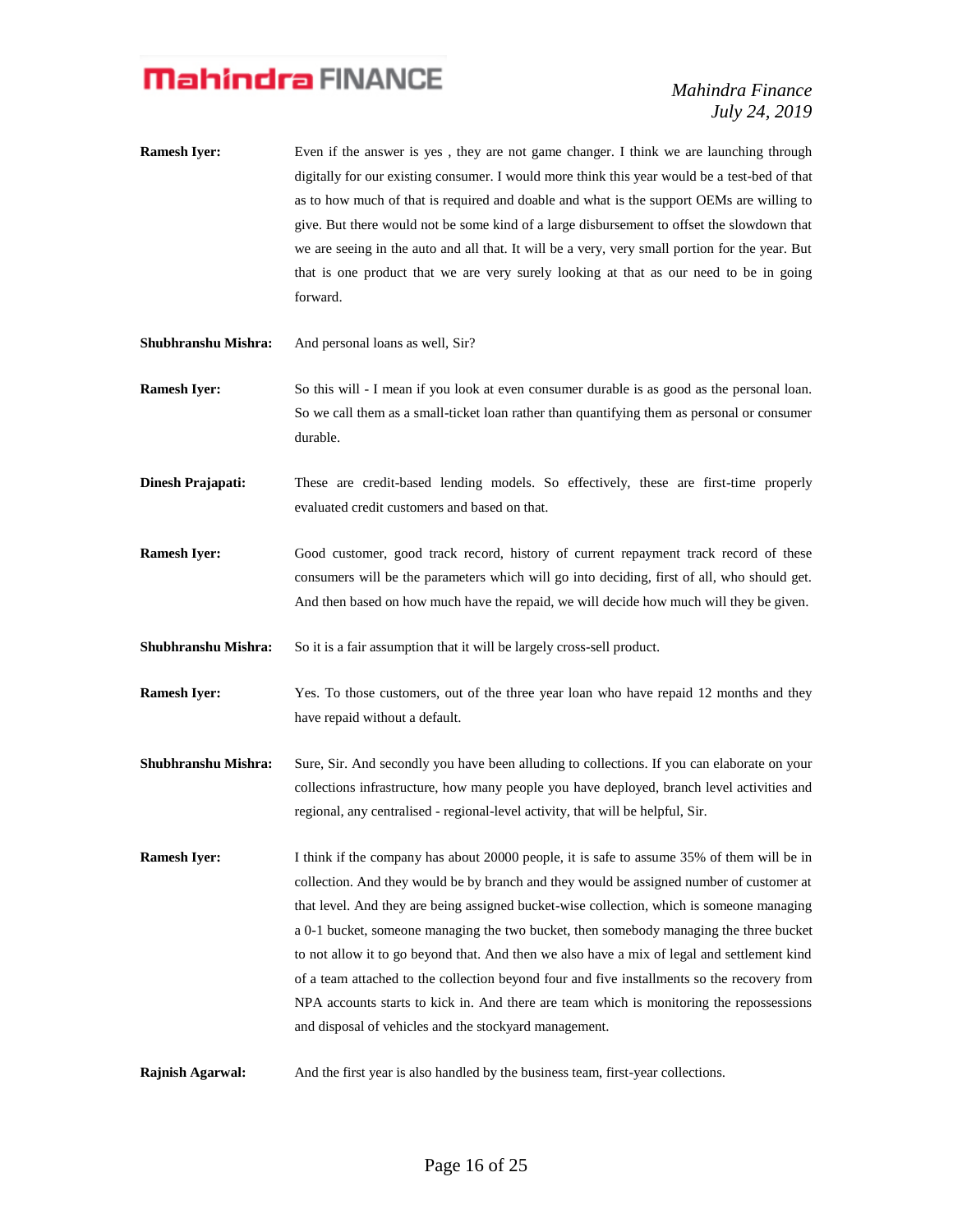*Mahindra Finance July 24, 2019*

- **Ramesh Iyer:** Yes. So any business that has been done, let us say, this month will be managed for the next 12 months by the business team who have a separate collection team with them. And once they manage the first 12 months collection, then it is turned over to the soft bucket team, which is a pure collection team.
- **Shubhranshu Mishra:** Right. Sure, Sir. And my last question is with regards to your high NPAs, in your rural housing business, Sir. They have been largely sticky at similar levels, double-digit levels, for a very long period of time. So how do we look at the gross NPAs in rural housing?
- **Ramesh Iyer:** I think if you were to knock off Maharashtra from that, that they come done to a 6%, 7% kind of a level. And I think we assume that, that should be the level this business should see if the geography performance is good. We believe that Maharashtra would start doing correction post-harvest, but it is unreasonable to expect that in one season or in six months, all corrections can happen. But Maharashtra will first climb down from wherever they are to a 10%, 12% kind of a level before they can start moving down. So I think it is safe to assume that until Maharashtra fully corrects, the NPA would be in the range between 9% to 11% kind of a thing. Once Maharashtra corrects, then we will start seeing it closer to 8%. And one should assume this will start to show color post-October and will take about a year for it to really reach those levels.
- **Shubhranshu Mishra:** Sure, Sir. And just one data keeping question. So if you can give me the 0 DPD in each of your asset class?
- **Ramesh Iyer:** Each, I cannot. But as a book, I think we will be somewhere around 80% also.
- **Rajnish Agarwal:** 80%.
- Shubhranshu Mishra: Sure Sir. Thank you so much.

**Moderator:** Thank you. The next question is from the line of Jamshed Dadabhoy from Citigroup. Please go ahead.

- **Jamshed Dadabhoy:** Thanks for taking my questions. I have one question, which I want some clarification on, on the tractor side. Your presentation seems to indicate that tractor industry volume growth will be between 2% to 4% CAGR on a medium-term five-year basis from FY2019 to 2024. However, when we look at the group company, Mahindra & Mahindra, their tractor outlook over the medium term ranges between 8% and 10%. So I just want to get a sense of why there is discrepancy between what you are forecasting and what they are forecasting.
- **Ramesh Iver:** I think as a parent, I would think their forecast is more correct than our forecast.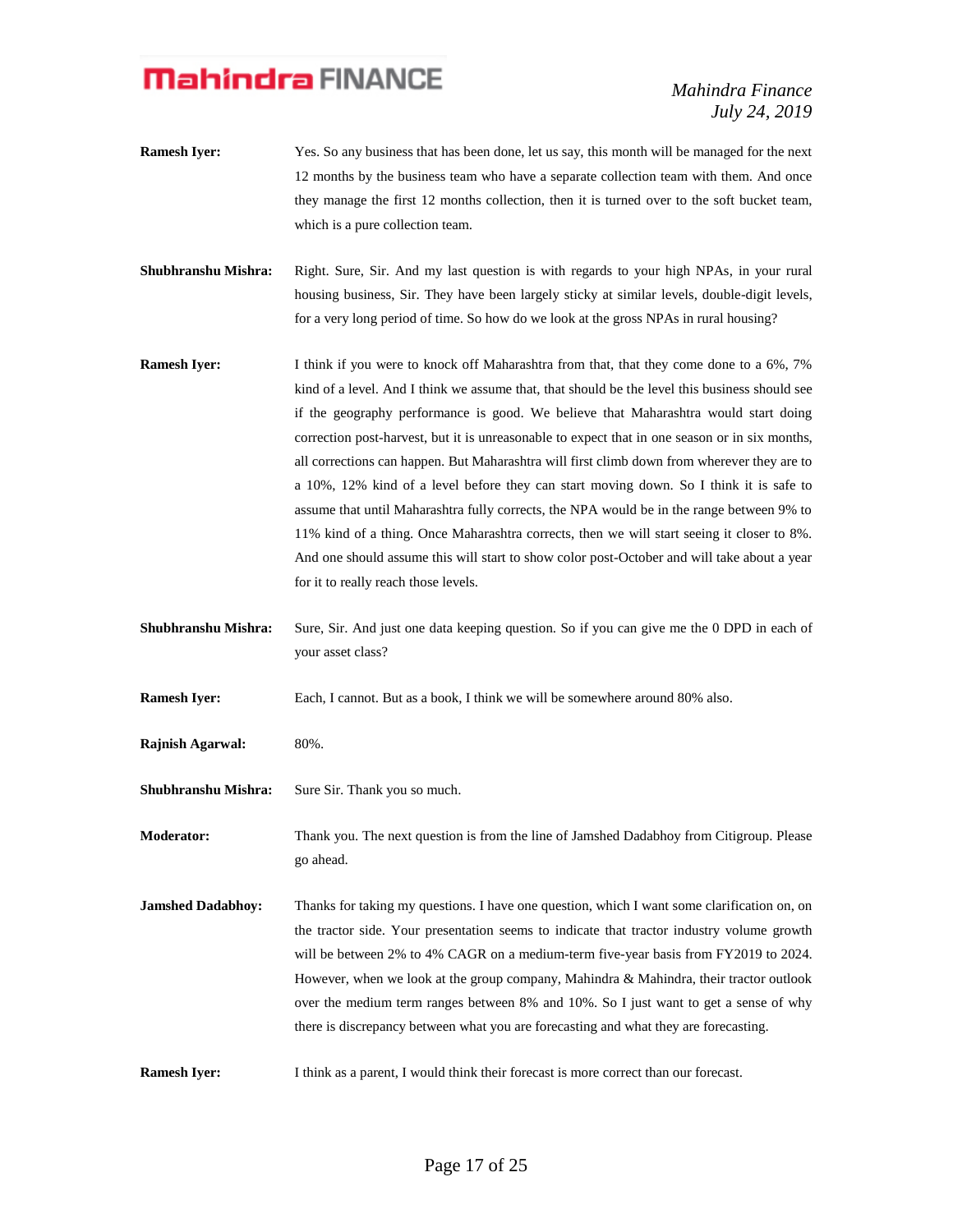*Mahindra Finance July 24, 2019*

- **V. Ravi:** See, basically what we do is CRISIL report they have uploaded. It is not seen to this Mahindra Finance. If you see all the reports, OEM reports that CRISIL reports, which is not Mahindra Financial has got any projection or something like that. But as Ramesh said, that OEM projection…
- **Ramesh Iyer:** I mean if we really were to total, and we have seen this not just in tractor. You speak to any industry, you talk to five OEMs, you will get maybe five different projections that they have in their mind. And you total it up, it can sometimes exceed the total production capacity. So I think we, as financier, while I do not know why this number we are even putting it out as CRISIL or whatever, we are concerned with the volumes available for financing. I mean I do not even care industry growth at 6% or 2% or 5%. We know that we need to do "x" number of tractors. We know it by geography, by dealer. And we are therefore looking at what is the volume we have to do. Market share is arrived at by taking a denominator of what the dealers says I sold 100 tractors. It means nothing to me. If I go 10 tractors, my income is what we generated out of 10 tractors. But then the market share is 32% or 2%, whether the industry has grown at 10% or 5%. So for a finance company, the absolute volume is what is the key. But just to get a feel of what someone is talking about, we pick up this number. CRISIL says it is 2%. For all that you know, as we speak, CRISIL may put this number upward and make it 5%. So these are very moving, moving kind of a target and it has, I do not know how many factors which go into. My personal request would be we should not even try to reconcile these two numbers.
- **Jamshed Dadabhoy:** No, it was just an observation because it is a bit jarring that in the same group, one company has such a different forecast. And I am - if it was year or annual forecast or something, I would not even have bothered to ask. Or if it is a five-year forecast. I just wanted to get your sense.
- **Ramesh Iyer:** No, no, no. One clarification you should have is ours is not a forecast. Ours is a cut/copypaste sheet of paper. Their's is a forecast. So you may want to talk to them and understand what goes into their forecasting it. Ours is a cut/copy-paste of CRISIL. I am sure we will have put some out...
- **Jamshed Dadabhoy:** Okay Sir. All right. Thank you.

**Moderator:** Thank you. The next question is from the line of Pratik Chheda from IIFL. Please go ahead.

- **Abhishek:** This is Abhishek. So I have two questions, first one is on opex. So can you talk about the one-offs that you mentioned in your opening remarks?
- **Ramesh Iyer:** So this is a little technical. So I will only say that it is arising out of the certain variables moving towards retirees like gratuity, etc.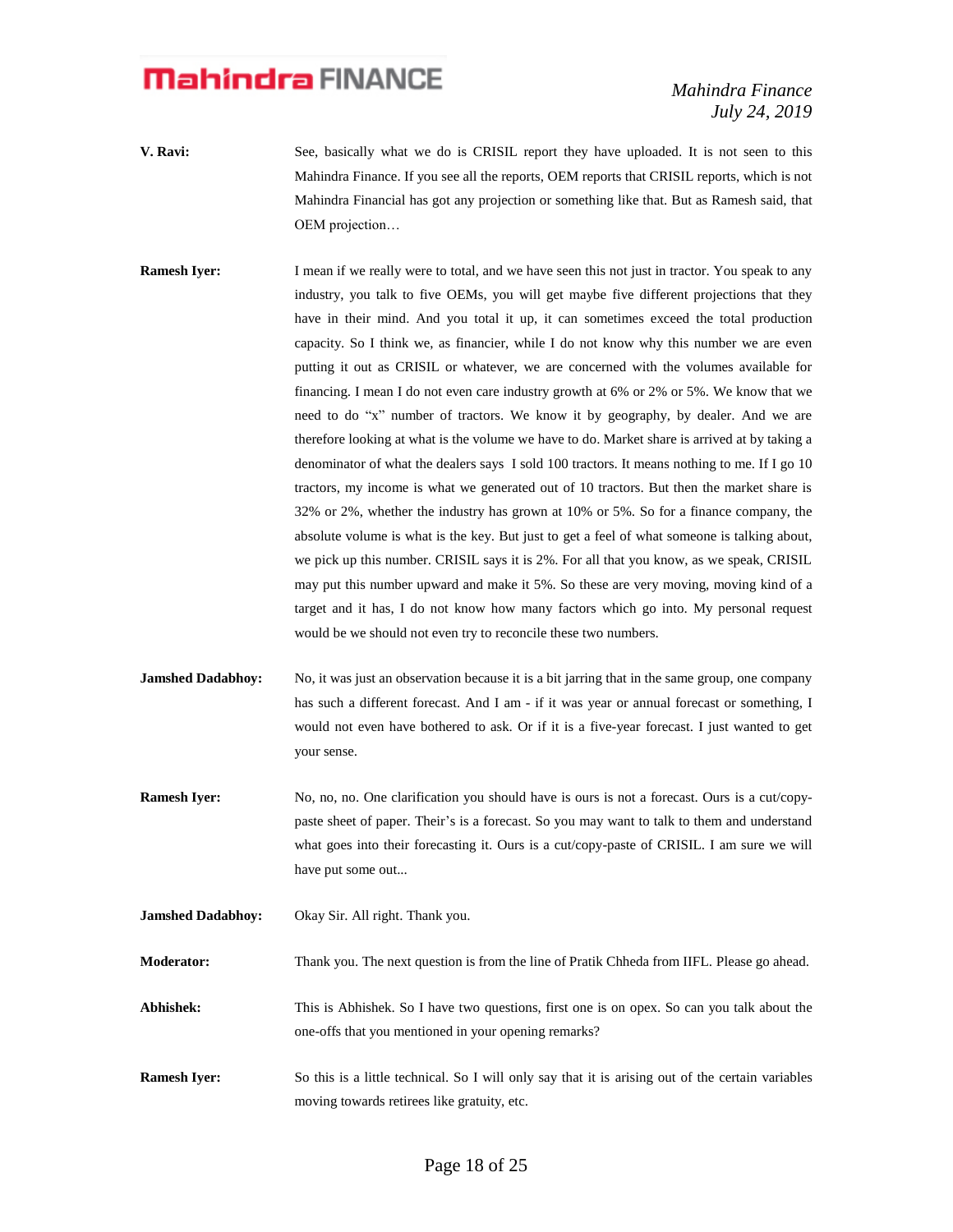*Mahindra Finance July 24, 2019*

| Dinesh Prajapati:        | IND-AS.                                                                                                                                                                                                                                                                                                                                                                                                                                                                                                                                                      |
|--------------------------|--------------------------------------------------------------------------------------------------------------------------------------------------------------------------------------------------------------------------------------------------------------------------------------------------------------------------------------------------------------------------------------------------------------------------------------------------------------------------------------------------------------------------------------------------------------|
| <b>Ramesh Iyer:</b>      | IND-AS, there is a lease rental                                                                                                                                                                                                                                                                                                                                                                                                                                                                                                                              |
| Rajesh Vasudevan:        | So there are two changes, one is 116, which is effective from 1 <sup>st</sup> April. So there has been a<br>regrouping of rent into the borrowing cost and depreciation. And then we have - this year<br>what we did is there was a restructuring of salary components internally. So what has<br>happened is because of that, there is an impact on the gratuity provision. The basics have<br>been increased by 5%. So that has an impact on liability of gratuity for previous years.                                                                     |
| Abhishek:                | So how much was the individual impact due to AS 116?                                                                                                                                                                                                                                                                                                                                                                                                                                                                                                         |
| <b>Rajesh Vasudevan:</b> | Ind AS 116 overall, it is Rs. 80 lakhs per month is what we are getting an impact, per<br>month, Rs. 80 lakhs. So Rs. 2.5 Crores during the quarter. And gratuity is around Rs. 14<br>Crores. And then leave encashment, which also gets revalued because of the basic ranging<br>so we are around Rs. 16 Crores. So Rs. 30 Crores totally because of these two components<br>and Rs. 2.5 Crores because of the Ind AS 116.                                                                                                                                  |
| Abhishek:                | Okay. But even if I knock off this Rs. 30 Crores, Rs. 35 Crores from your overall opex, let<br>us say, that still gives me about 35%, 36% growth in your opex.                                                                                                                                                                                                                                                                                                                                                                                               |
| Rajesh Vasudevan:        | When you see last year, last year there was a one-off item where we had written back some<br>expense of around Rs. 25 Crores in last June, first quarter. So there was an excess provision,<br>which got reversed.                                                                                                                                                                                                                                                                                                                                           |
| Abhishek:                | So even then, the growth would be about 28% in your overall OpEx.                                                                                                                                                                                                                                                                                                                                                                                                                                                                                            |
| Rajesh Vasudevan:        | Of course, we have to remove. Rs. 26 Crores will be removed.                                                                                                                                                                                                                                                                                                                                                                                                                                                                                                 |
| Abhishek:                | Yes. 20 - fair enough. So my point is that you are still growing your OpEx                                                                                                                                                                                                                                                                                                                                                                                                                                                                                   |
| <b>Ramesh Iyer:</b>      | You are comparing last June to this June?                                                                                                                                                                                                                                                                                                                                                                                                                                                                                                                    |
| Abhishek:                | Yes.                                                                                                                                                                                                                                                                                                                                                                                                                                                                                                                                                         |
| <b>Ramesh Iyer:</b>      | Yes. So therefore you must understand the number of employees that would have got added<br>during the year. There will be at least 4,000-plus employees we will have added during the<br>year, the benefit of which would have come to us in the month of March. Now you will get<br>similar benefit in this second half. I think you must understand the use of these employees<br>are not all income-generating employees, right? So therefore, you cannot even make a<br>percentage comparison of overheads to income. Many of them, as I said 35% of the |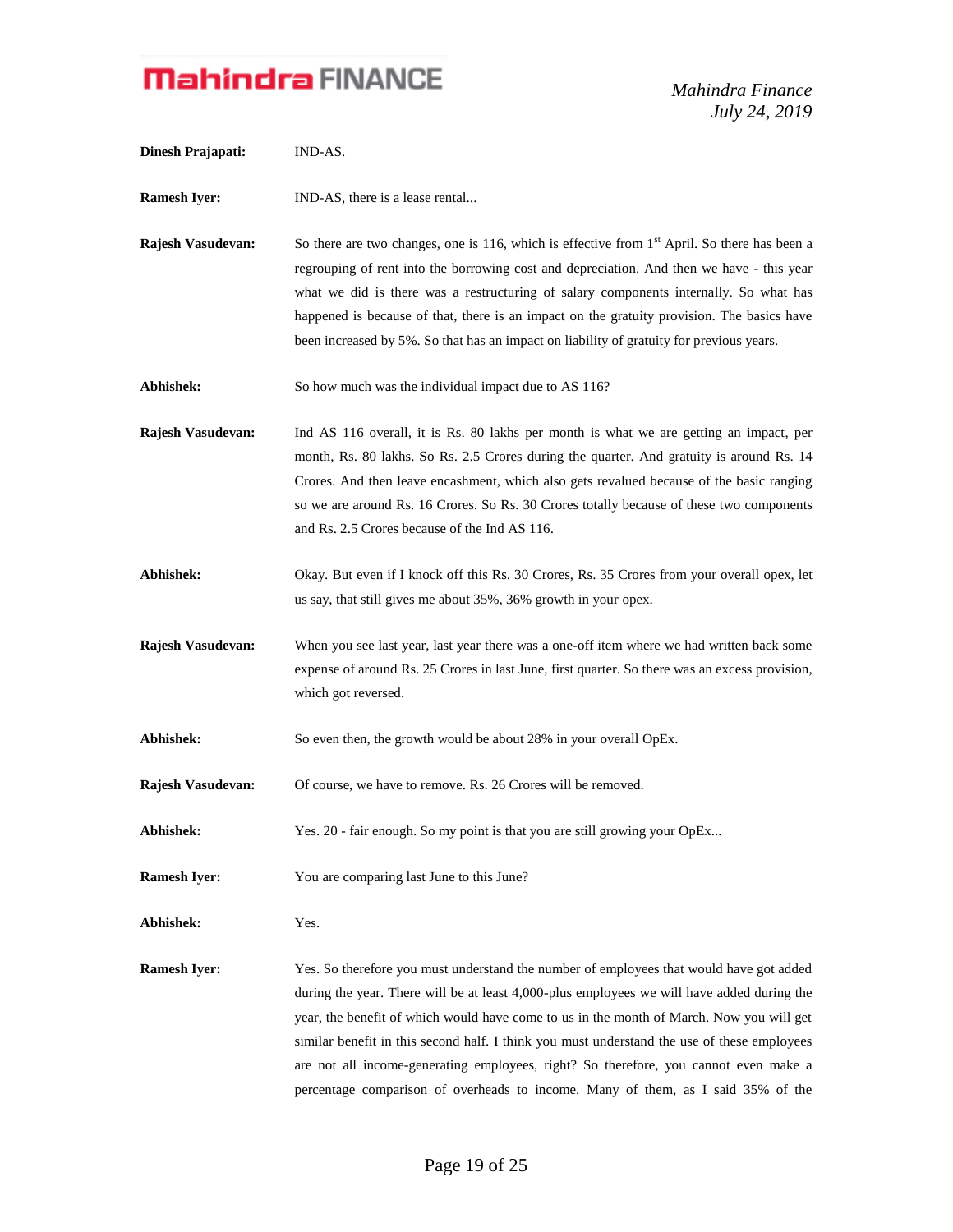*Mahindra Finance July 24, 2019*

employed force, is there in the collection, right? Not all of them are income generating. Many of them are quality correction. So one has to see the NPL reversal that happens as an outcome of this employee and that cost is towards that. Okay?

Abhishek: Fair enough, Sir. So basically, I understand that you are saying that you are investing in building that collections infrastructure.

**Ramesh Iyer:** Not only I am saying we are building in the investment in collection, I am saying that if you compare last June to this June, in between the number of employees added, have to be one of the factors of the increase in costs.

**Abhishek:** Of course, Sir, of course. So my point is still that in a period when your growth is slowing and your revenue growth will also slow down, you were having to put in extra – you are having to put in extra manpower into your business. And that is sort of increasing your cost growth to about 28%.

- **Ramesh Iyer:** My dear friend, I am only requesting you to do not make this people cost comparison on a quarter-over-quarter because this has to be compared on an annual basis and sequential basis because these are committed people who joined us previous year and produce, they started to show what we showed in March. Now the result you will see coming next March as the whole year productivity kicks in, right? At a point in time, it appears to be higher cost because the productivity is low. But in a rural market, as the volumes pick up, as the collections pick up, you will see the productivity improvement and then the cost dropping.
- **Abhishek:** So on a normalized basis, what kind of increase in cost, overall cost, including the additional branches or people you are going to deploy, what kind of overall increase in cost...
- **Ramesh Iyer:** So I have always said that in a business like ours, one way to look at that is what percentage of asset is our cost. So we have always said anywhere between 2.9 to 3.1 is the cost that we incur, 3.1, 3.2 at the lowest productivity, 2.75 to 2.8 when everything is going well. And you will always see this that in the first 6 months, the cost is at that 3.1, 3.2 levels and then comes down to a 2.8, 2.9 as the whole year closes by.
- **Abhishek:** Okay. Fair enough. And the other question that I have, again, sorry to come back to that provisioning question. But incrementally, it seems that on the 1220 Crores slippage, you made about a Rs.500 Crores provision. So that is around 40% kind of coverage. So suffice it to say that this is all based on your PD/LGD devised assumptions. So going forward, for whatever slippages happened during the year, again, you are going to have to make that much coverage? Or is that not the right reading?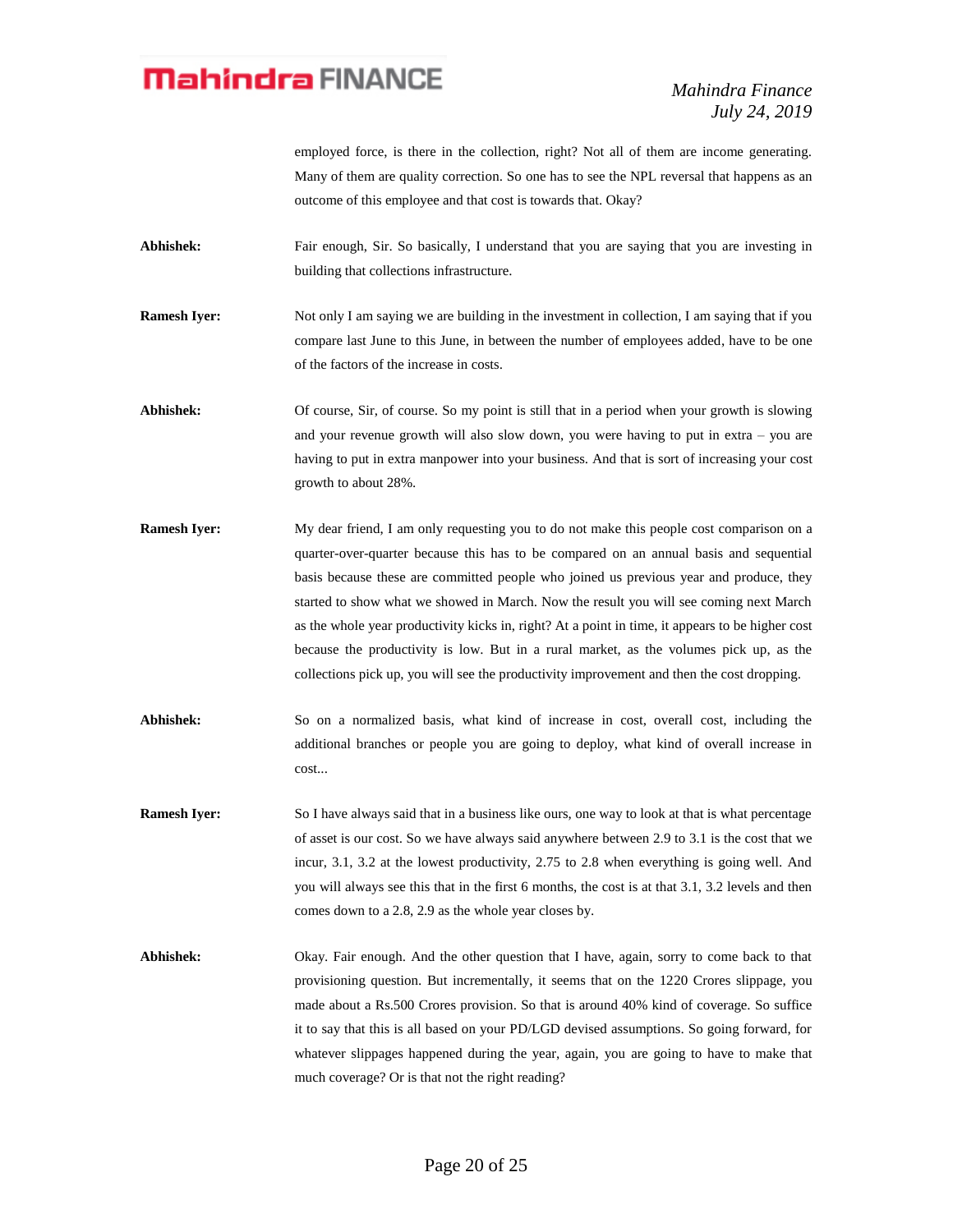*Mahindra Finance July 24, 2019*

- **Ramesh Iyer:** So therefore, if you are at a certain level of NPA, our clear understanding of this business model and historically for 25 years is, you will only see this getting corrected to go downward as the cash flows of the rural starts to come in. It is always that sequentially if you look at the NPA will be higher in the first quarter. As we close the year, it will start to decline again.
- **Abhishek:** Yes. Sorry to just jump in. I understand that part. I am just talking about the incremental, and given that now your provisioning is based anyway on your ECL methodology, on the incremental you made around 40% provision, which is you know what the ECL has thrown up.
- **Ramesh Iyer:** Yes.
- **Abhishek:** So whatever happens between now whatever slips between now to March on that, also you will need to make 40% or thereabouts of the...
- **Ramesh Iyer:** Let us say ECL changes percentage upward for whatever changes in the marketplace, right? Then on the same account, we will have to make the difference and the reverse would happen. That if the ECL calculation show a downward trend due to changing market environment or favorable market conditions change, you would get the downwards. I am saying that if this number of accounts remains in NPA and if the ECL calculations do not change with the conditions remaining the same, there is no additional provision required on these accounts.
- **Abhishek:** Sir, the question I think most people have is that your ECL calculation itself should not be changing so dramatically because you are taking a long period to calculate your expected credit loss. Your LGD, your PD, you also said that it has gone up almost offsetting each other.

**Ramesh Iver:** Correct.

Abhishek: And the ECL calculation, ECL provisioning required should not be changing so dramatically?

**Ramesh Iyer:** We are not changing the ECL so frequently. Please understand that when new accounts come in to NPA, by ECL calculation, we have to make upfront provision for that account fully. And that is causing this pressure. If "x" thousand – let us say Rs. 1,000 Crores of gross NPAs come in, on an ECL basis, we are required to make all the provision upfront. Now if the account moves out of NPA, we will get the benefit. If they remain - continue to remain in the NPA, we may not have to make any additional provision. The change in provision value does not come from ECL changing from 30 to 50 or 30 to 40 or those kinds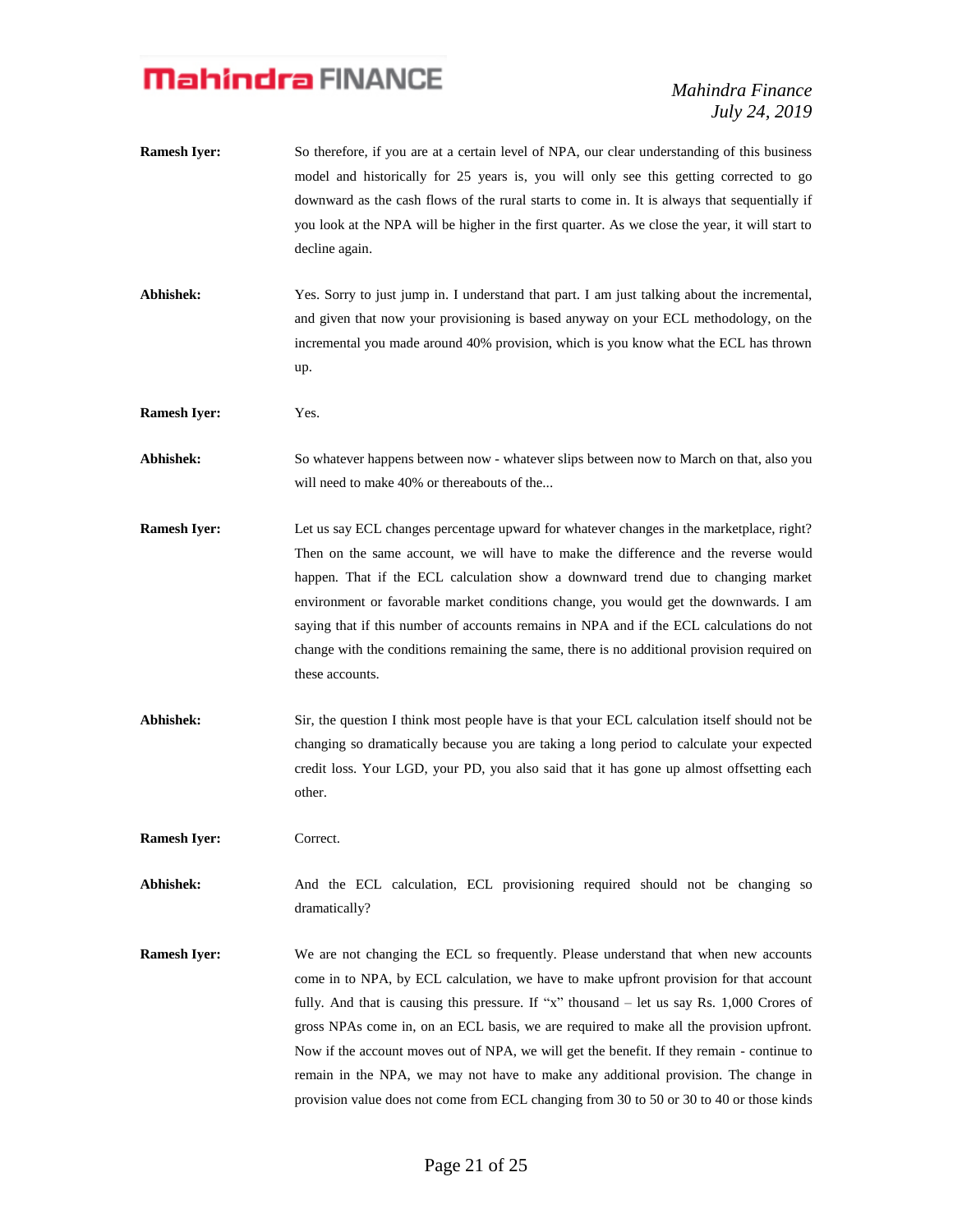of changes. They come by the new account coming in to NPA and making a full provision as per ECL need.

- **Dinesh Prajapati:** So the ECL calculation LGD rule changes only twice a year because every June and December, we do these changes, June quarter and December quarter. So previous cycle six months goes out and the current cycle of six months gets into. So every six months we revisit this number to get it more aligned to the current situation. So that is we do every six monthly.
- **Ramesh Iyer:** And they will not have a very dynamic change I can tell you.
- **Dinesh Prajapati:** Yes, LGD percentage as what we spoke to, one of the questions was raised, what was the deviation for LGD, it was just 2%.
- **Ramesh Iyer:** 2%. Because most of the factors are already considered. It is just these parameters will not change while the percentage of those parameters could slightly undergo change. Unless we get into a new class of assets altogether and then they bring in a new parameter, that is a different story, but given our experience and most geographical customer segment and product experience, this variability arising out of this will not be very dynamic.
- Abhishek: Okay. So sorry to belabor the point, but just to make one thing very clear, when you say that you are providing fully for the NPA that has come up in this quarter, you mean fully to the extent that the ECL requirement throws not 100% provision.
- **Ramesh Iyer:** No. Not 100% provision. We have requirement, lifetime number is the right term; lifetime provision. This asset remaining in our book and if the ECL calculations do not go change, we will not be required to make any additional provision.
- **Rajesh Vasudevan:** These are the lifetime provisions.

**Abhishek:** You are saying fully and 100% so that could have also created, anyway, I will take up with Dinesh later. I think I need some more clarification on this.

- **Rajesh Vasudevan:** Okay. Not problem
- **Abhishek:** Okay. Thanks a lot.
- **Moderator:** Thank you. We take the next question, which is from the line Pankaj Agarwal from Ambit Capital. Please go ahead.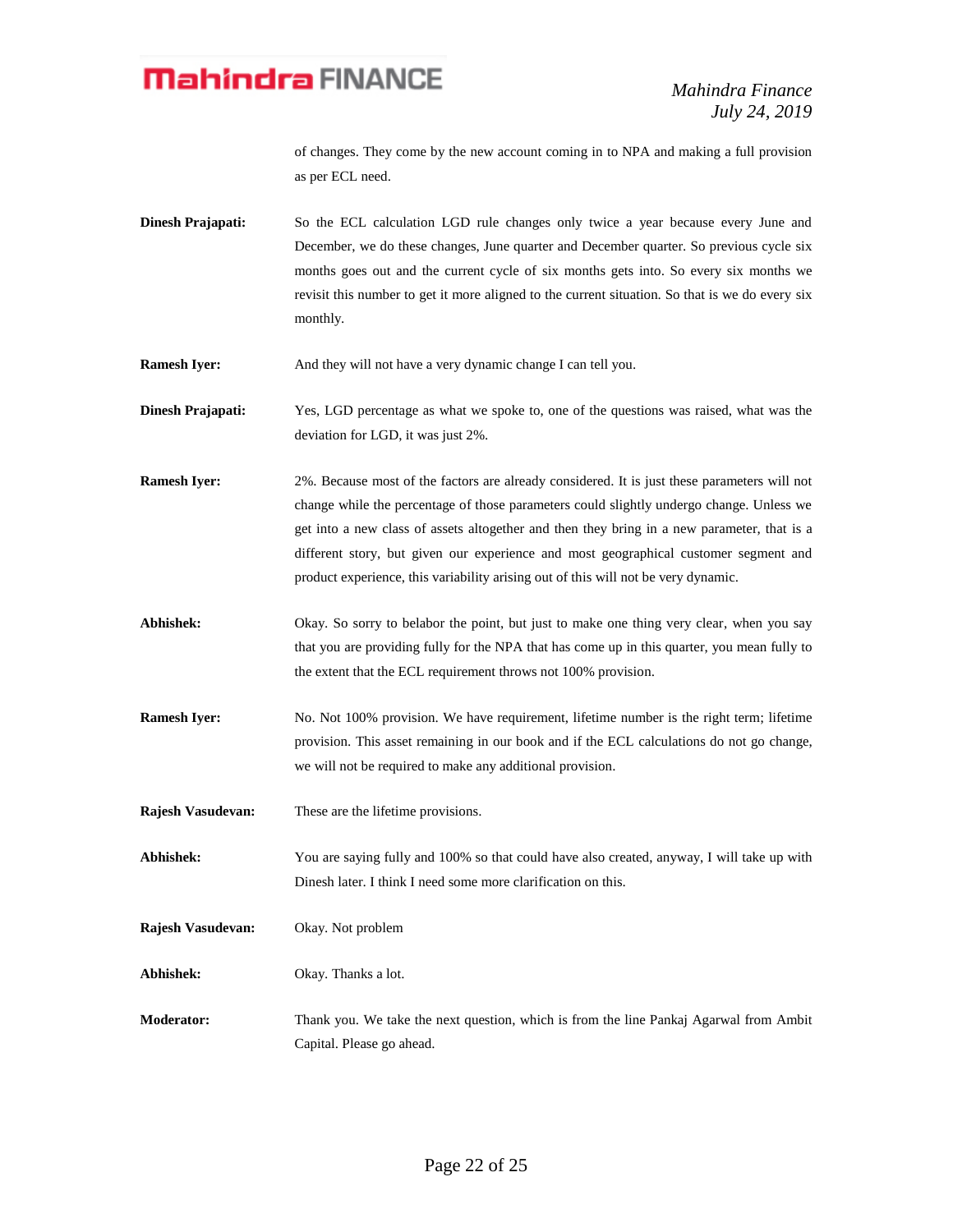*Mahindra Finance July 24, 2019*

- **Pankaj Agarwal:** I am coming back to the same question. If I look at your provisioning coverage on Stage three assets, it ranges between to 31 to 36, between 1Q FY2018 to 2Q FY2019 then we dropped to 19%, then it [goes] to 24% again. So I am not able to understand that for first six quarters it was more than 30%. It went down to 19% and now it is again going to 23%.
- **Ramesh Iyer:** So I thought Dinesh earlier explained so that you moved certain assets from there to either a termination loss or a fully write-off. Then the coverage drops and we do that write-off twice a year, one's in September and one's in March. So you will again see that, let us say, in September we move "x" percentage of this asset to a write-off category, right, either by repossession and sale or by customer negotiating and closing, whichever way it happens. Then you will find that it moves out of gross NPA and goes into termination and moves out of provision. Supposing there is no difference between what we have provided and what the loss is, the P&L will have no impact. But supposing that bunch of asset do bring in Rs. 1 extra loss, then to that extent it gets factored in our overall calculation when we reset it at a future date.
- **Pankaj Agarwal:** So if I look at your Q4 FY2018 provisions, it was 31% on Stage three assets, right?
- **Ramesh Iyer:** Correct.
- **Pankaj Agarwal:** Question is why this 24% cannot go to 31%? Why do you think it will remain at 23% or 24%?
- **Ramesh Iyer:** It can go, it can go. Why it would remain, suppose we do not have a major right off and termination and we continue to hold the provision, it will go up there.
- **Dinesh Prajapati:** The LGD percentage is around that number what you just mentioned.
- **Pankaj Agarwal:** Second question, Sir, though you have sequential increase in your NPAs, but do not you think the trend is higher than what you expected at the beginning of the year?
- **Ramesh Iyer** No, In fact, if you recall, the April call that we had when we closed March, I very categorically said that it is likely to be somewhere around 7%.
- **Pankaj Agarwal:** Okay. So now if I look at your numbers, you have seen roughly 200 basis point reduction in your NPAs on a Y-o-Y basis.
- **Ramesh Iyer:** Yes.
- **Pankaj Agarwal:** So would you say that even by the end of this financial year, you will see similar decrease in your gross NPA ratio looking at the trends?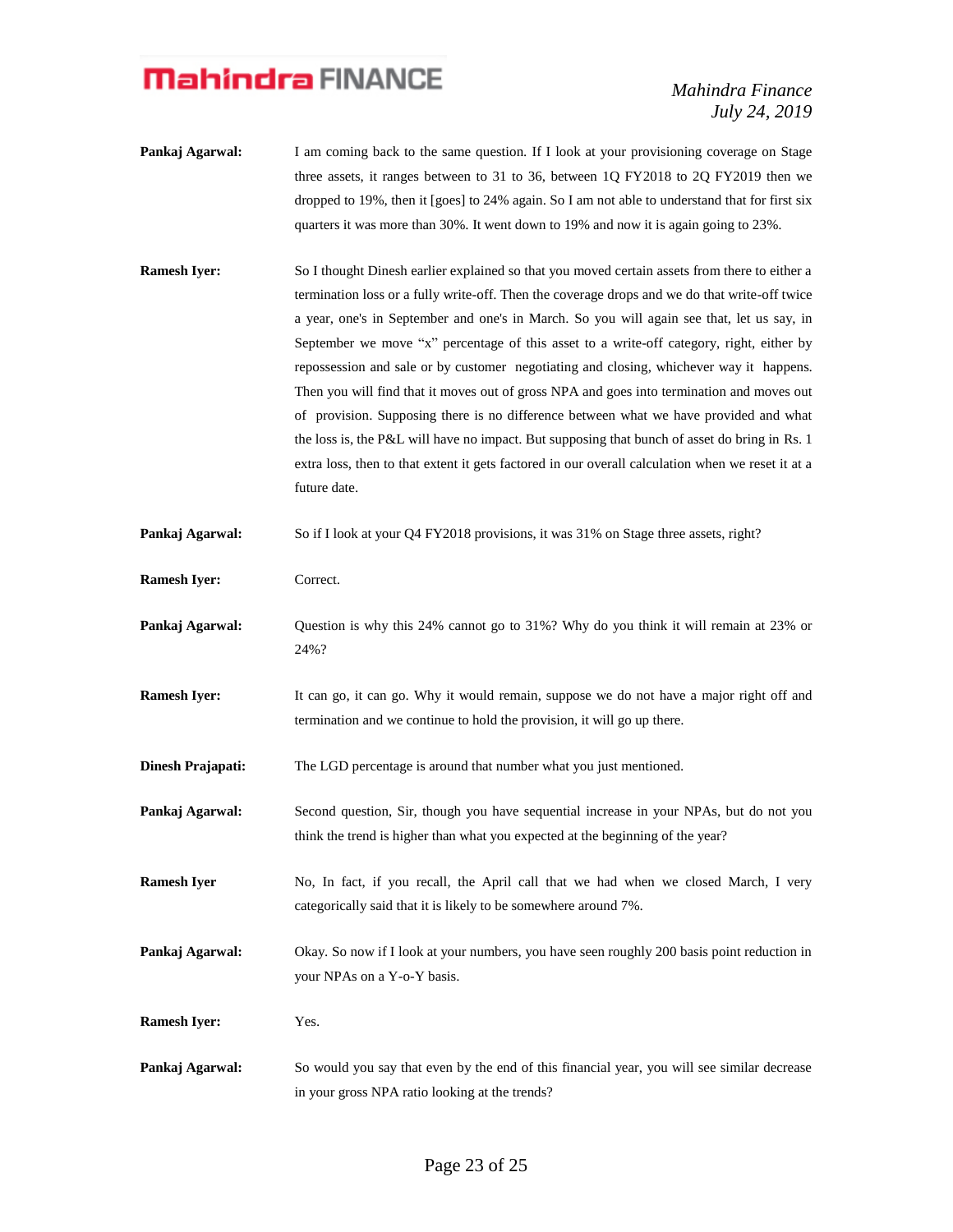*Mahindra Finance July 24, 2019*

- **Ramesh Iyer:** I do not want to put a number to it, but I can very categorically tell you historically for last 25 years, the October to March collections bring down the NPA much lower than what it is between April and September. And we do not see any changing trend in that even as we speak today.
- **Pankaj Agarwal:** Because, Sir, reason I am asking this question is that if I look at trajectory of NPAs, in entire FY2019, it was roughly 20% Y-o-Y decrease in your absolute gross NPAs. There was a trajectory you had and certainly this stopped to only 5% Y-o-Y decrease, right? And if I go back to your FY09-10 numbers, when you came out of the last downward cycle, this Y-o-Y decrease in gross NPA last year was 7 or 8 quarters, right? So I mean my assumption is that probably you might be seeing reduction in your old stock of NPAs, the similar decrease you saw in the last cycle probably might be adding some new NPAs because of the stress in the rural segment or the economy. Is it a fair assumption?
- **Ramesh Iyer:** No. So I want to clarify to you that since the 12-month collections are managed by the business team and if I was to look at the last 12 to 15 months business done, the NPAs are much lower than historic book that we have. So that is the reverse of your thought process. But the second I want to tell you is when the gross NPAs remain at 8%, 9%, 10%, 12%, the chances of them getting corrected when the market conditions improve will be very steep as compared to when you are already at your best level of NPA. So we should not forget that 5.6% was our historic best when it comes to NPA on a 90-day basis and we did not expect that it will go down from there. It will only go up from there to start with and then come back to. This 5.6% becomes 4%, 3%, 2%. It is something that I am not wanting commit to because it all depends on how harvest, cash flow and all kinds of things turn out to. But definitely, will 7.4% climbed down barring the denominator effect, lets say that asset growth becomes negative and not growth that is a different way to look at. But absolute number of customer in NPA as of today, let us say they are at the 1.3 lakh customers are in NPA as of today, when we close March 31 of this year, I can tell you that number will be much lower than this number.
- Pankaj Agarwal: Okay, Sir. Okay, Sir. Fair enough. And the third one, last question, in terms of your growth rate, how much you attributed to your liability-side issue and how much to demand-side issue?

**Ramesh Iyer:** I think 0 to liability-side issue. The reason is I do not think ever we are in a situation of saying we do not have money, do not do business, okay. Surely, liability side, effect will be , if somebody says I want a 10-year loan for a truck or a tractor, we will say no. Now one way to answer this is it is an asset side issue because a customer who wants 10 years, we do not want to be. Somebody may answer that is why I would have done - like to do 10 year if I could have raised a 10-year one. But those will be a minuscule percentage of the